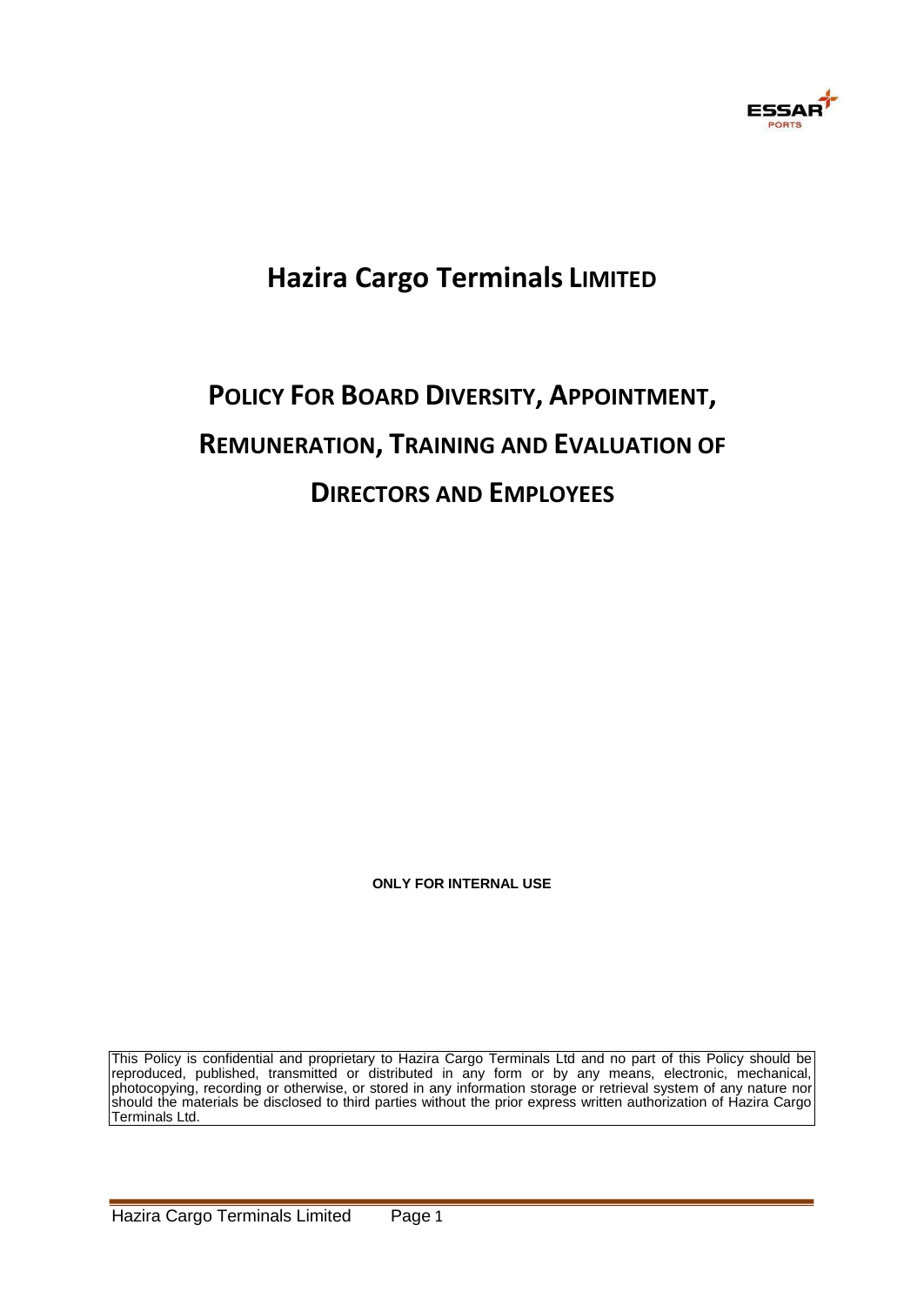

### **A. Document Control**

| Document Name       | Policy for Board Diversity, Appointment,<br>Remuneration, Training and Evaluation of<br>Directors and employees |
|---------------------|-----------------------------------------------------------------------------------------------------------------|
| Version No.         |                                                                                                                 |
| Date of publication |                                                                                                                 |
| Planned review date |                                                                                                                 |
| Process Owner:      | Nomination and Remuneration Committee                                                                           |
| Approved By:        | <b>Board of Directors</b>                                                                                       |

### **B. Revision History**

| Version        | Date of issue   Reason for change |
|----------------|-----------------------------------|
|                | Policy adopted                    |
| $\overline{2}$ |                                   |
| 3              |                                   |
| 4              |                                   |
| 5.             |                                   |
| 6.             |                                   |
| 7.             |                                   |
| 8              |                                   |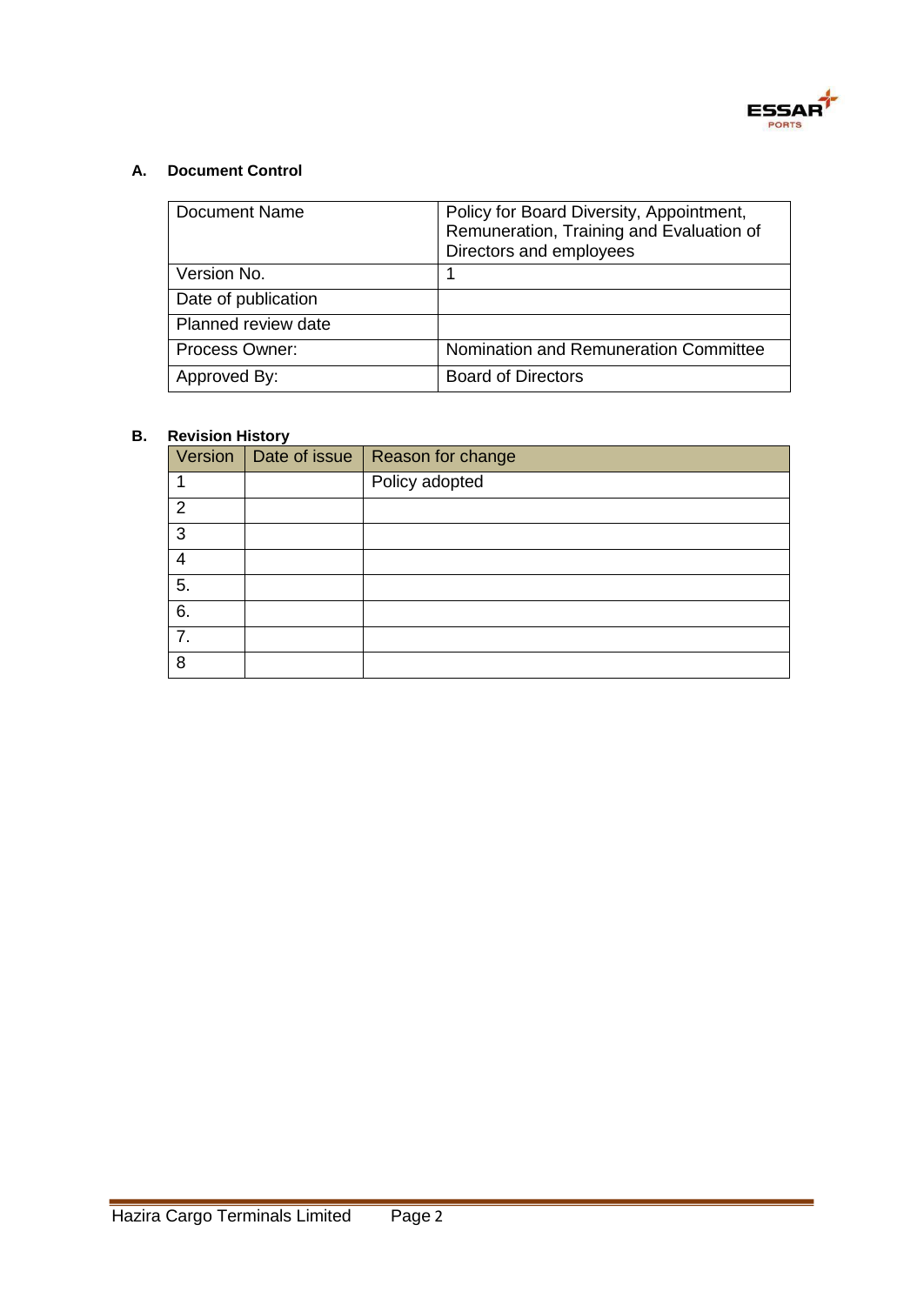

## **Contents**

- **1. General**
- **2. Board diversity**
- **3. Selection, identification and appointment of Directors**
- **4. Criteria for appointment of Senior Management executives**
- **5. Remuneration**
- **6. Training**
- **7. Performance evaluation and reappointment**
- **8. Mechanism for evaluation of Board, Chairman and Directors**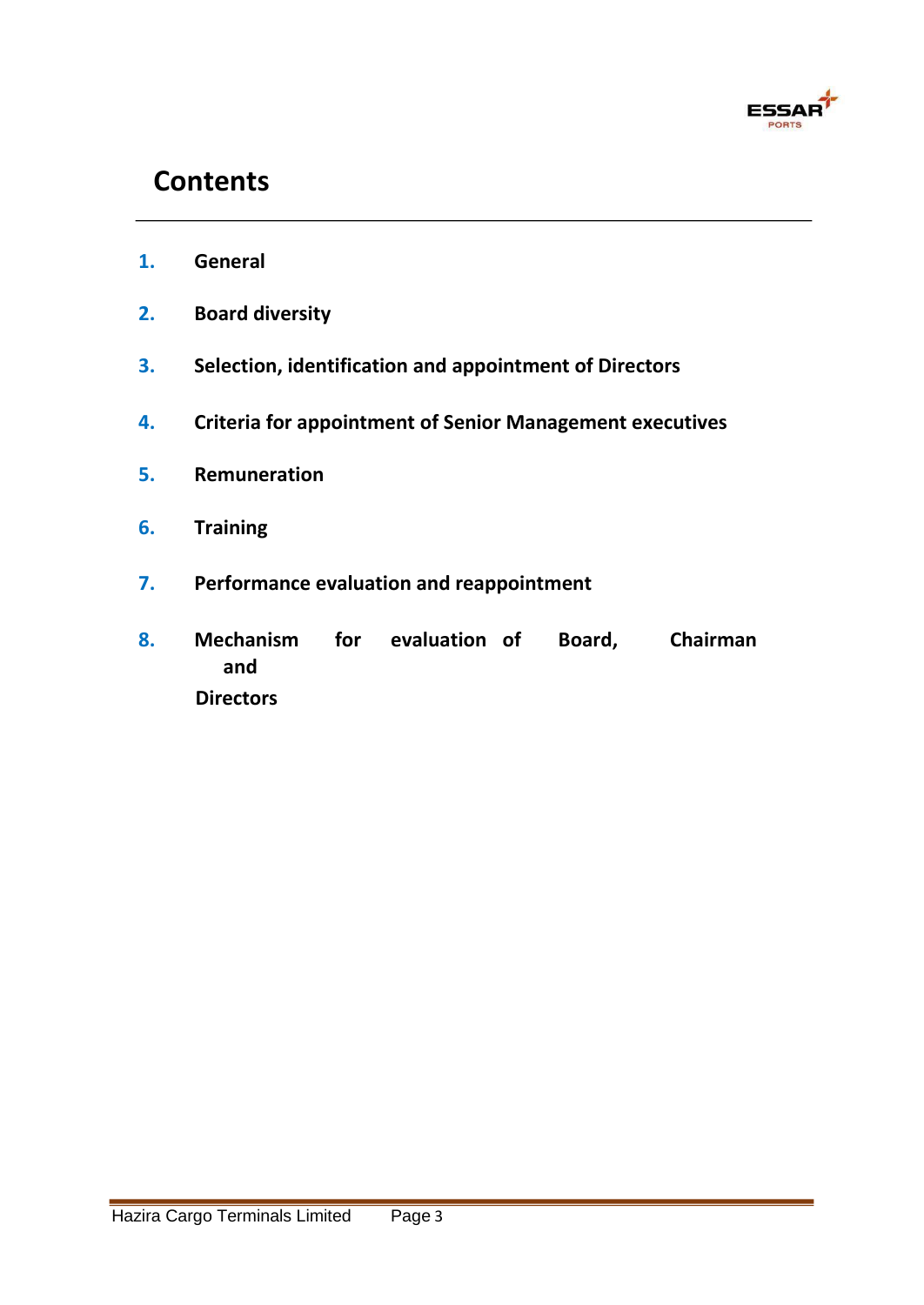

## **1. General**

- 1.1 The Companies Act, 2013 requires the Company to formulate the criteria for determining qualifications, positive attributes and independence of directors. The Company is also required to adopt a policy, relating to the remuneration for the directors, key managerial personnel and other employees.
- 1.2 In addition, Listing Agreement requires listed companies to develop a policy on Board diversity, remuneration and evaluation criteria.
- 1.3 To meet these objectives, the Policy on Board Diversity, Appointment, Remuneration, Training and Evaluation of Directors has been adopted by the Board of Directors on  $2017.$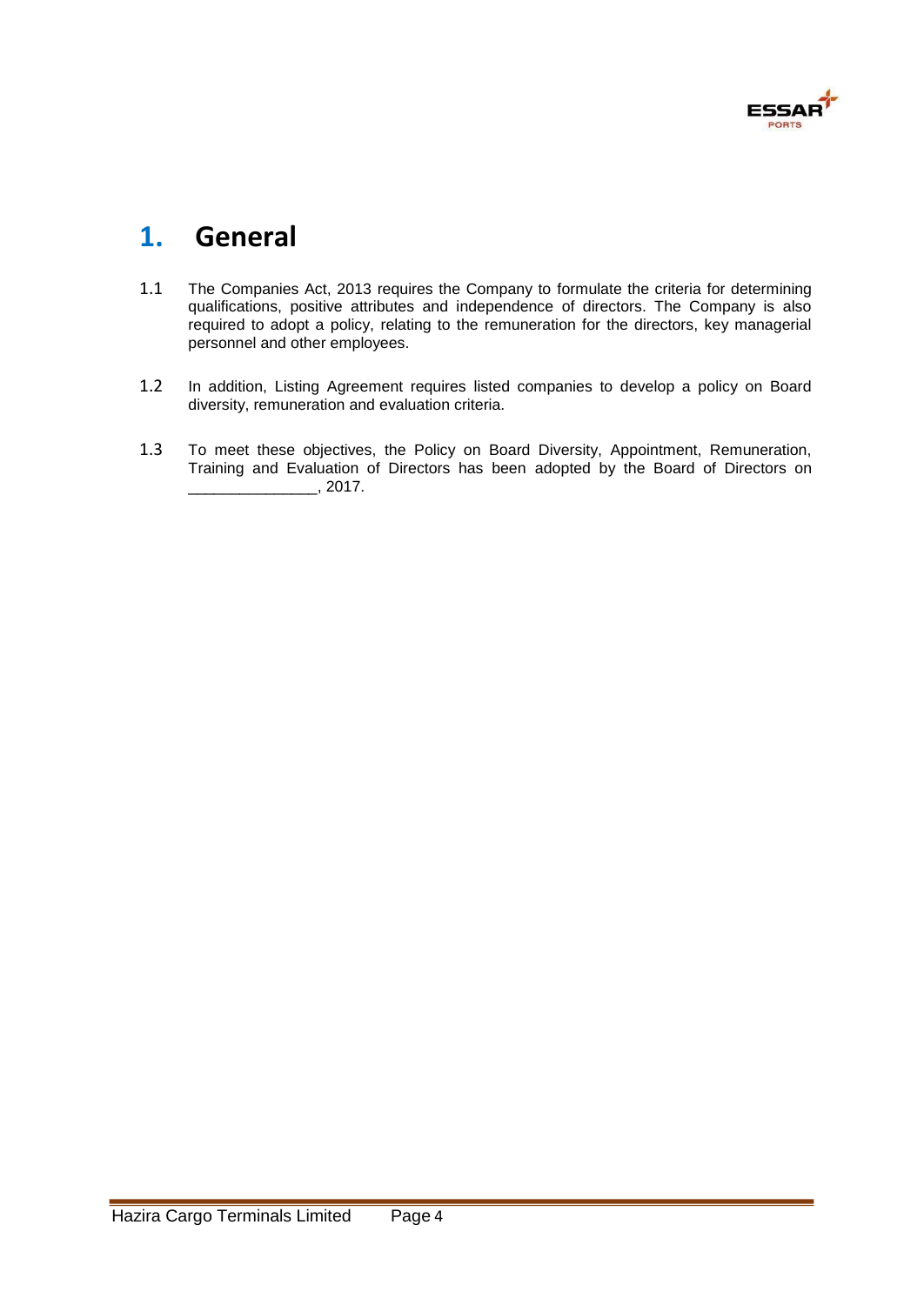

## **2. Board diversity**

- 2.1 The Company recognizes that a truly diverse Board will include and make good use of differences in the skills, regional and industry experience, background, race, gender and other distinctions between Directors. These differences will be considered in determining the optimum composition of the Board. All Board appointments are made on merit, in the context of the skills, experience, independence and knowledge which the Board as a whole requires to be effective.
- 2.2 The Articles of Association of the Company provide that the Board shall comprise of a minimum of three directors and a maximum of fifteen directors. Within these parameters the Board has to determine the size and composition of the Board.
- 2.3 The Board of Directors of the Company shall have an optimum combination of executive and non-executive directors and not less than fifty percent of the Board of Directors will comprise of non-executive directors.
- 2.4 Where the Chairman of the Board is a non-executive director, at least one-third of the Board should comprise of independent directors and in case the company does not have a regular non-executive Chairman, at least half of the Board should comprise independent directors.

Provided that where the regular non-executive Chairman is a promoter of the company or is related to any promoter or person occupying management positions at the Board level or at one level below the Board, at least one-half of the Board of the company shall consist of independent directors. The term 'related to any promoter' shall have the same meaning as contained in clause 49 of the Indian Listing agreement, as amended from time to time.

Any intermittent vacancy in office of an Independent Director shall be filled up by the Board in the immediate next Board meeting or 3 months from the date of vacancy, whichever is later.

- 2.5 The Board shall have at least one woman director. This provision shall be applicable with effect from April 01, 2017
- 2.6 The Company at all times shall have atleast one director who has stayed in India for a total period of not less than one hundred and eighty two days in the previous calendar year.
- 2.7 The Board shall have one or more Managing Directors. In addition, the Board will have power to appoint from time to time one or more Wholetime Director or Directors upon such terms and conditions and for such term not exceeding five years at a time.
- 2.8 In compliance with the provisions of section 151 of the Companies Act, 2013 the Company may have one director elected by small shareholders on conditions specified in The Companies (Appointment and Qualification of Directors) Rules, 2014.
- 2.9 The Lenders will have right to appoint one or more nominees on the Board in terms of Articles of Association of the Company and the loan agreements entered into between the Company and the lenders. The lenders nominees shall hold office so long as they have right to appoint nominees so long as any monies/liabilities in relation to Facilities remain owning by the Company to these Lenders.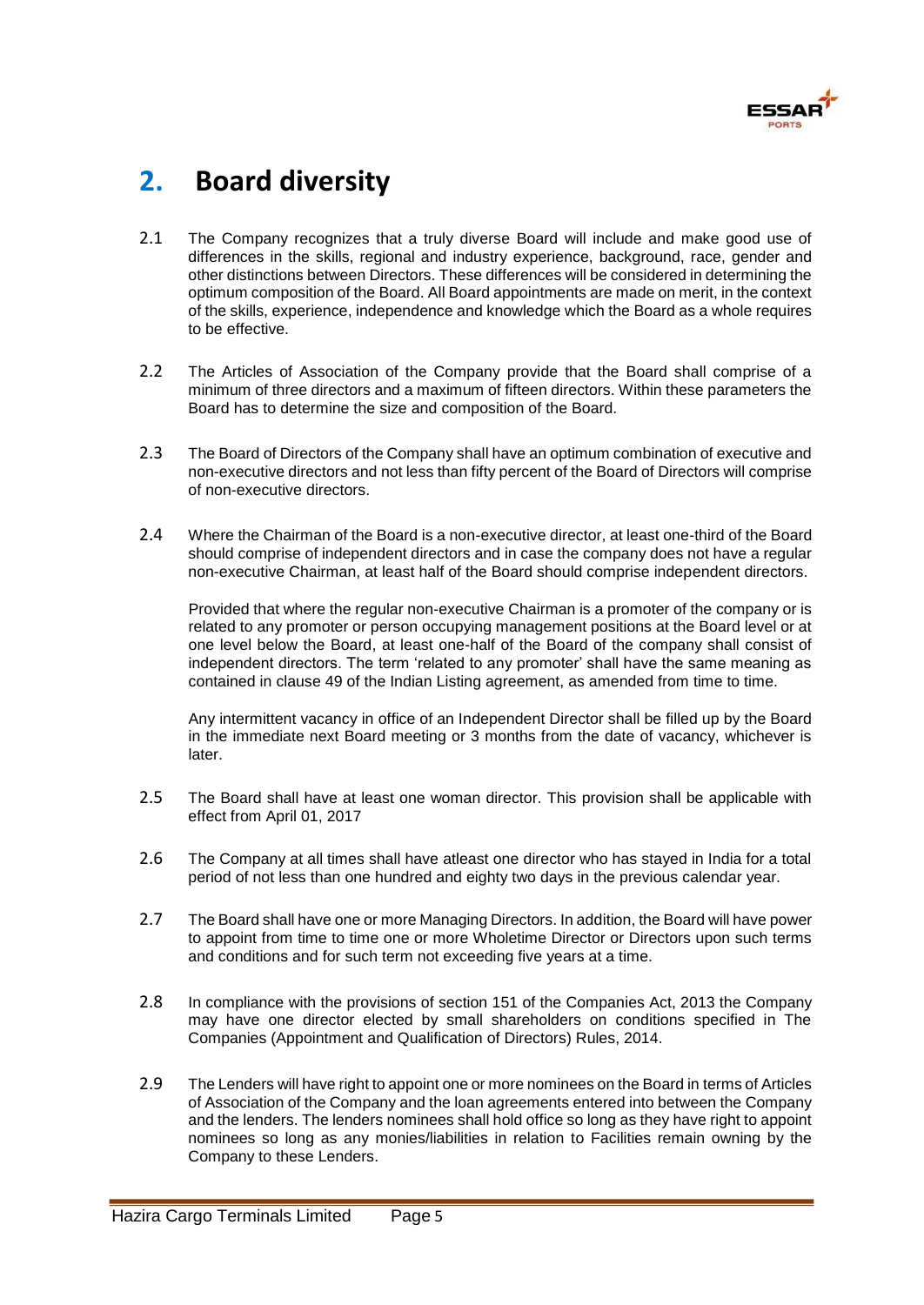

- 2.10 The Nomination & Remuneration Committee of the Board ('the Committee') reviews and assesses Board composition on behalf of the Board and recommends the appointment of new Directors.
- 2.10.1 In reviewing Board composition, the Committee will consider the benefits of all aspects of diversity including, but not limited to, those described above, in order to enable it to discharge its duties and responsibilities effectively.
- 2.10.2 In identifying suitable candidates for appointment to the Board, the Committee will consider candidates on merit against objective criteria and with due regard for the benefits of diversity on the Board.
- 2.11 The Committee will discuss and agree on all measurable objectives for achieving diversity on the Board and recommend them to the Board for adoption. At any given time the Board may seek to improve one or more aspects of its diversity and measure progress accordingly.
- 2.12 The criteria for maintaining diversity of the Board may among others include the following :
- 2.12.1 Age of individual directors and average age of the Board.
- 2.12.2 Ports & Terminal Industry representation adequately covering experience of professionals in public and private sector ports.
- 2.12.3 Experts from various fields including but not limited to finance and taxation, banking, corporate governance, administration, corporate social responsibility, risk management and human resources.
- 2.12.4 Diversity based on geographical background.
- 2.12.5 The needs of the Company's business currently and going forward.
- 2.13 The Committees of the Board will be constituted ensuring that diversity is maintained as per requirements of the Act and the Listing Agreement with stock exchanges.

## **3. Selection, identification and appointment of Directors**

3.1 The Nomination and Remuneration Committee is responsible for evaluating the qualifications of each director candidate and of those directors who are to be nominated for election by shareholders at each Annual General Meeting of shareholders, and for recommending duly qualified director nominees to the full Board for election. The qualification criteria set forth herein are designed to describe the qualities and characteristics desired for the Board as a whole and for Board members individually.

#### 3.2 **Director Selection Procedures**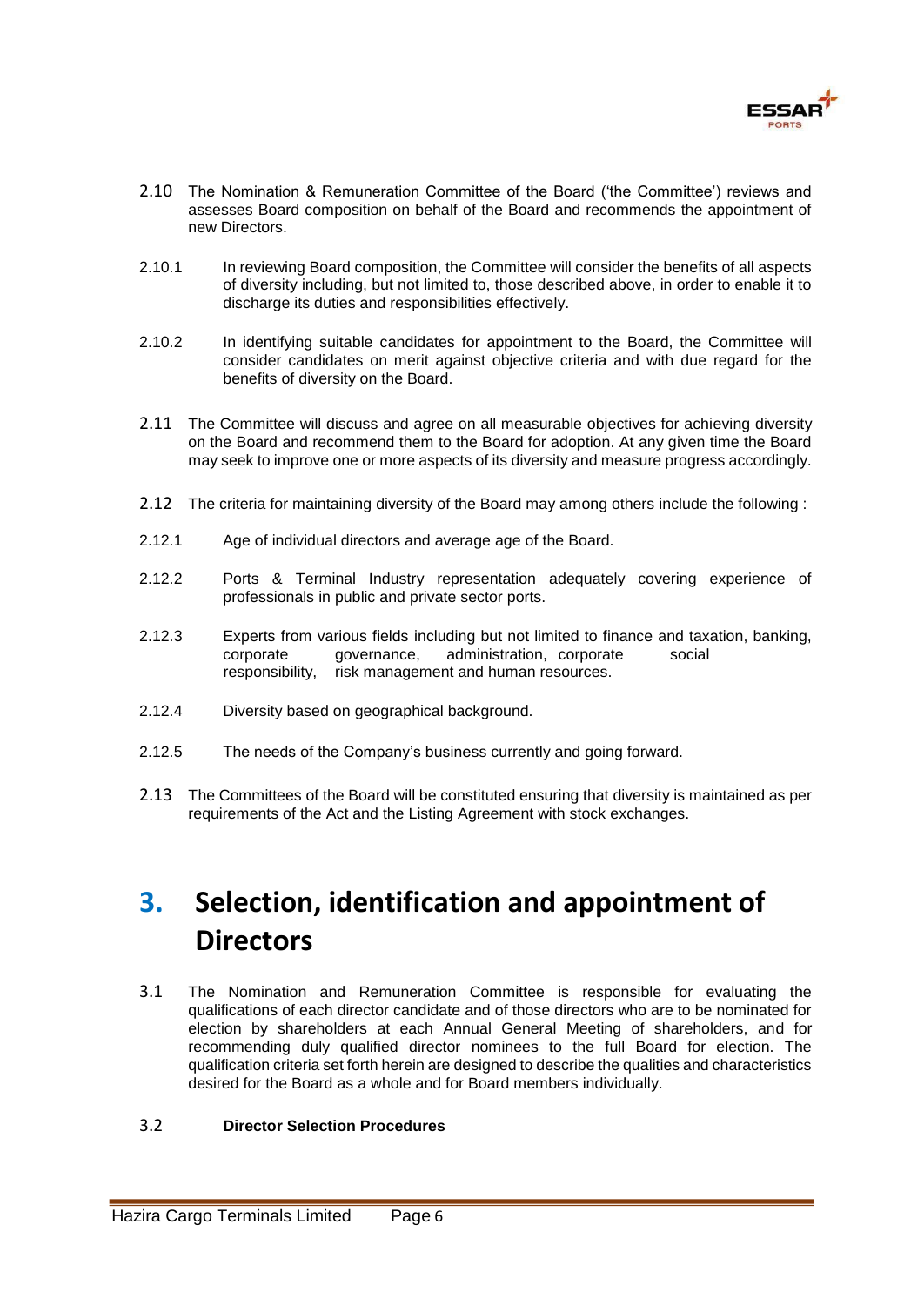

3.2.1 Corporate Human Resources (CHR) department shall facilitate the selection procedure by identifying prospective candidates for election to the Board, based on directors qualification criteria.

Candidates so identified for directorship shall be evaluated by the Nomination and Remuneration Committee which will then make a suitable recommendation to the Board.

- 3.2.2 To aid in the shortlisting and screening process the Nomination and Remuneration Committee may take the support of professional agencies, conduct interviews or have a personality check undertaken or take any other steps to ensure that the right candidates are identified.
- 3.2.3 A determination of a director's qualifications to serve on the Board shall be made by the Board, upon the recommendation of the Committee, prior to nominating said director for election at the Company's next Annual General Meeting.
- 3.2.4 Appointment of all Directors, other than directors appointed pursuant to nomination by Financial Institutions under section 161(3) of the Act will be approved by shareholders at a general meeting or through postal ballot.
- 3.2.5 The Company shall issue a formal letter of appointment to independent directors in the manner as provided in Paragraph IV(4) of Schedule VI the Act.

#### 3.3 **Director qualification criteria**

- 3.3.1 The director candidates should have completed the age of 21 years. The maximum age of executive directors shall not be more than 70 years at the time of appointment / reappointment. However a candidate who has attained the age of 70 years may be appointed if approved by shareholders by passing of special resolution.
- 3.3.2 The Board has not established specific education, years of business experience or specific types of skills for Board members, but, in general, expects qualified directors to have ample experience and a proven record of professional success, leadership and the highest level of personal and professional ethics, integrity and values.
- 3.3.3 The candidate to be appointed as Director shall have a Director Identification Number allotted under section 154 of the Companies Act, 2013 (Act).
- 3.3.4 A person shall not be eligible for appointment as director of the Company if:
- 3.3.4.1 He is disqualified for being appointed under section 164 of the Act.
- 3.3.4.2 The number of directorships post appointment as Director in the Company exceeds the total number of directorships permitted under section 165 of the Act and clause 49(II)(B)(2) of the listing agreement with Indian Stock Exchanges.
- 3.3.5 In addition any person to be appointed as a Managing Director or Wholetime Director in the Company (hereinafter referred to as 'Executive Directors') shall have to meet the following requirements for being eligible for appointment as set out in Part I of Schedule V of the Act and the limits of directorships set out in listing agreement with stock exchanges.
- 3.3.6 Further, while selecting Independent Directors: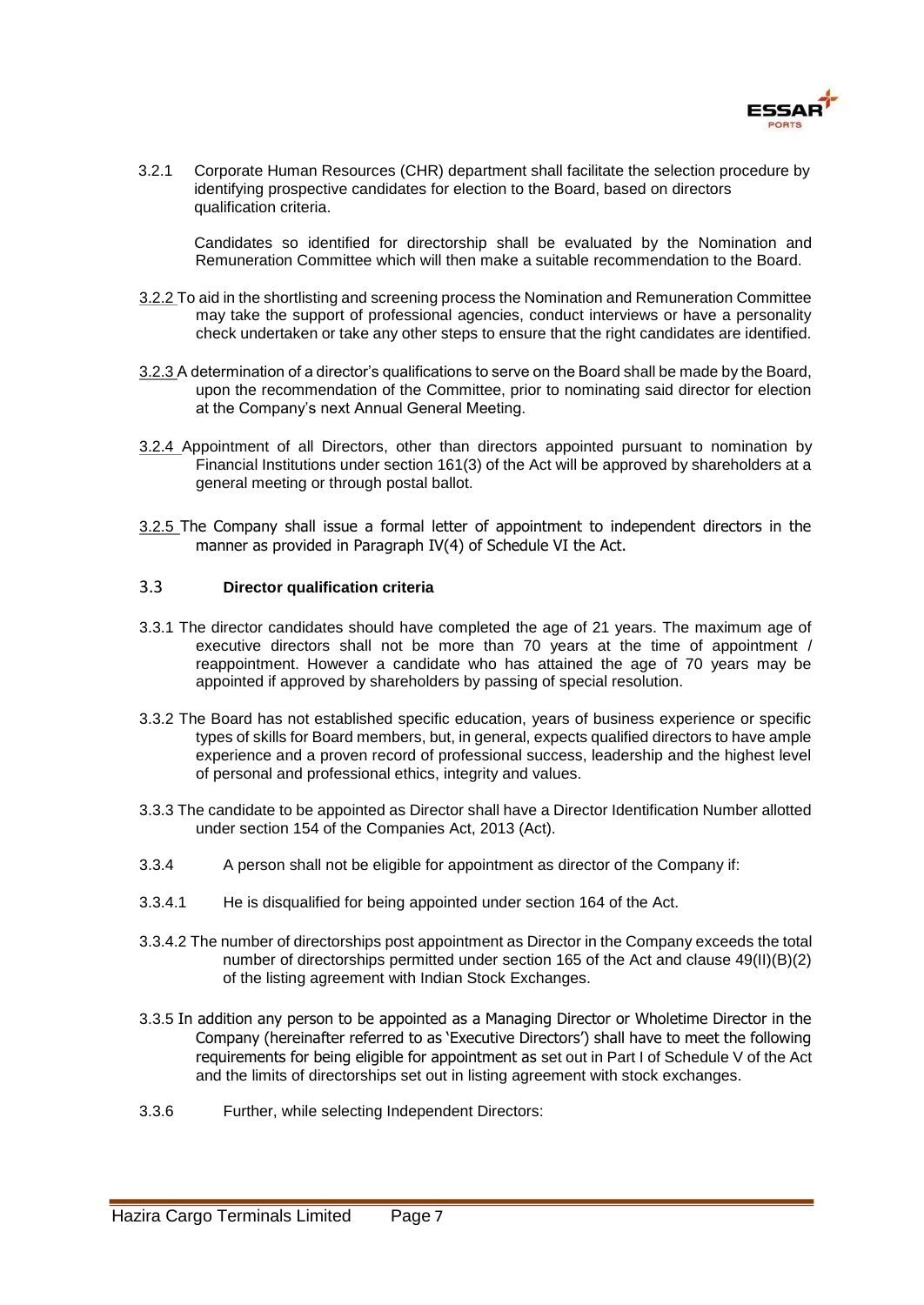

- 3.3.6.1 the Company may select the candidate from data bank(s) containing names, address, qualification of persons who are eligible and willing to act as Independent Directors maintained by anybody, institute or association as may be notified by the Central Government having expertise in creation and maintenance of such data bank.
- 3.3.6.2 The prospective candidates for appointment as Independent Directors shall have to meet the criteria of Independence laid down in sub-section (6) of section 149 of the Act and clause 49(II)(B)(1) of the listing agreement.
- 3.3.6.3 The number of Independent directorships in listed companies post appointment as Director in the Company and the Committee positions held by them would be within the limits prescribed in clause 49 of the listing agreement.
- 3.3.7 In the process of short listing Independent Directors, the Board shall ensure that there is appropriate balance of skills, experience and knowledge in the Board so as to enable the Board to discharge its functions and duties effectively.

#### 3.4 **Tenure in office**

- 3.4.1 The appointment of all directors by the Board except for directors appointed under section 161(3) of the Act shall be upto the date of the next Annual General Meeting and shall be subject to approval of shareholders at the Annual General Meeting unless approved by the shareholders earlier.
- 3.4.2 The Executive Directors shall be appointed for a term of upto 5 years.
- 3.4.3 Independent Directors shall hold office for a term upto 5 consecutive years on the Board of the Company and shall be eligible for reappointment for a second term.
- 3.4.4 Independent Directors shall not hold office for more than 2 consecutive terms. Each such term may be of 5 years or less.
- 3.4.5 After expiry of the 2 terms, the Independent Director would be eligible for appointment only after expiry of 3 years from ceasing to being an Independent Director.

## **4. Criteria for appointment of Key Managerial Personnel**

- 4.1 The Nomination and Remuneration Committee is responsible for the appointment of Key Managerial Personnel in accordance with the laid down criteria.
- 4.2 The criteria laid down for the appointment of Executive Directors including the Key Managerial Personnel is set out below.
- 4.3 The Key Managerial Personnel are sourced from Internal and external sources. These resumes are shortlisted by the hiring manager and the shortlisted candidates are scheduled for Interviews to be managed by Human Resources department.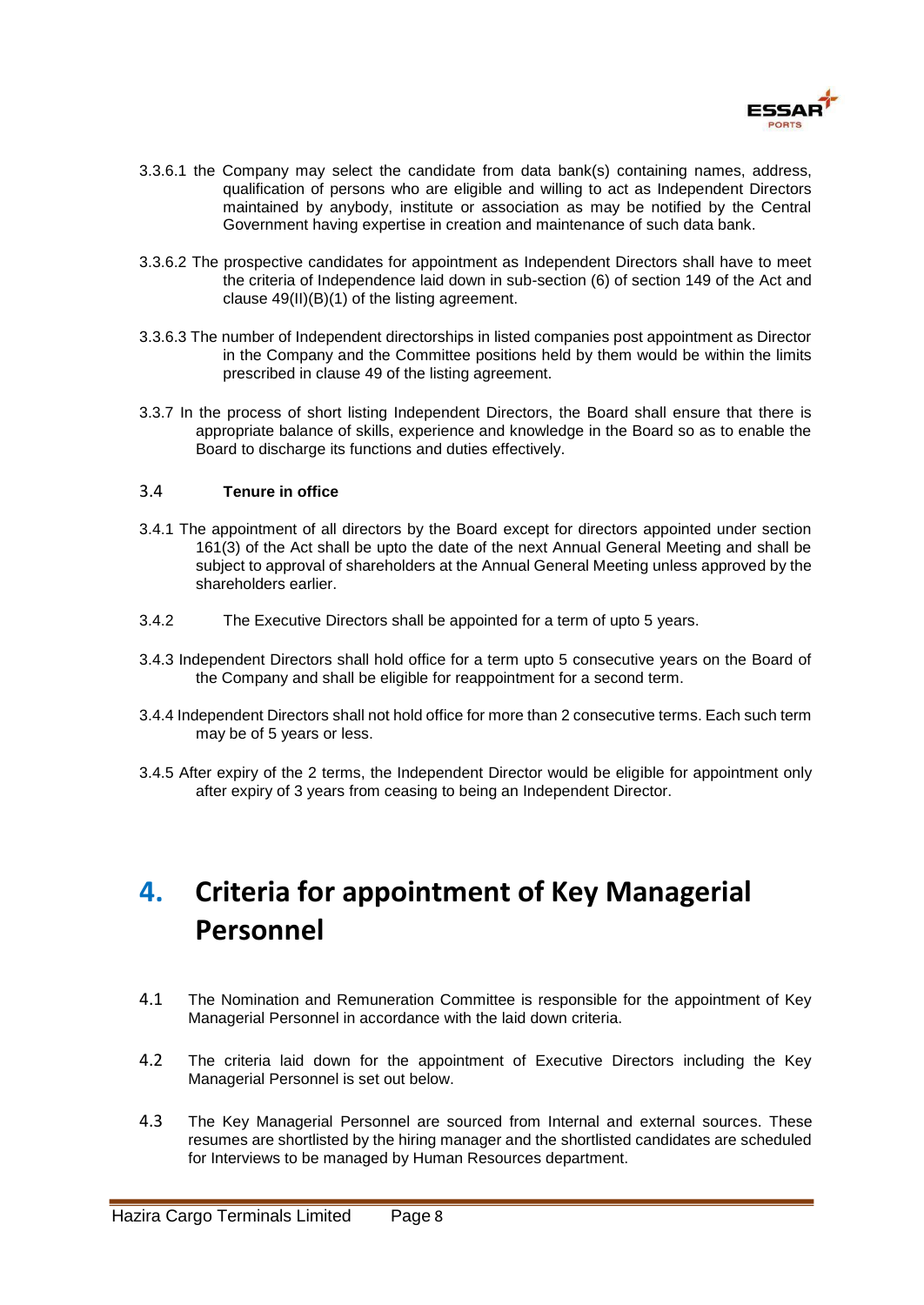

- 4.4 An Interview Committee is formed which comprises of the following members:
- 4.4.1 The Managing Director;
- 4.4.2 Head- HR; and
- 4.4.3 such persons as may be deemed appropriate having regard to domain knowledge and expertise.
- 4.5 The Interview Committee is responsible for leading the talent acquisition process and to ensure timely fulfilment of this vacancy. The HR Team will provide requisite support in the timely fulfilment of each step of the talent acquisition process.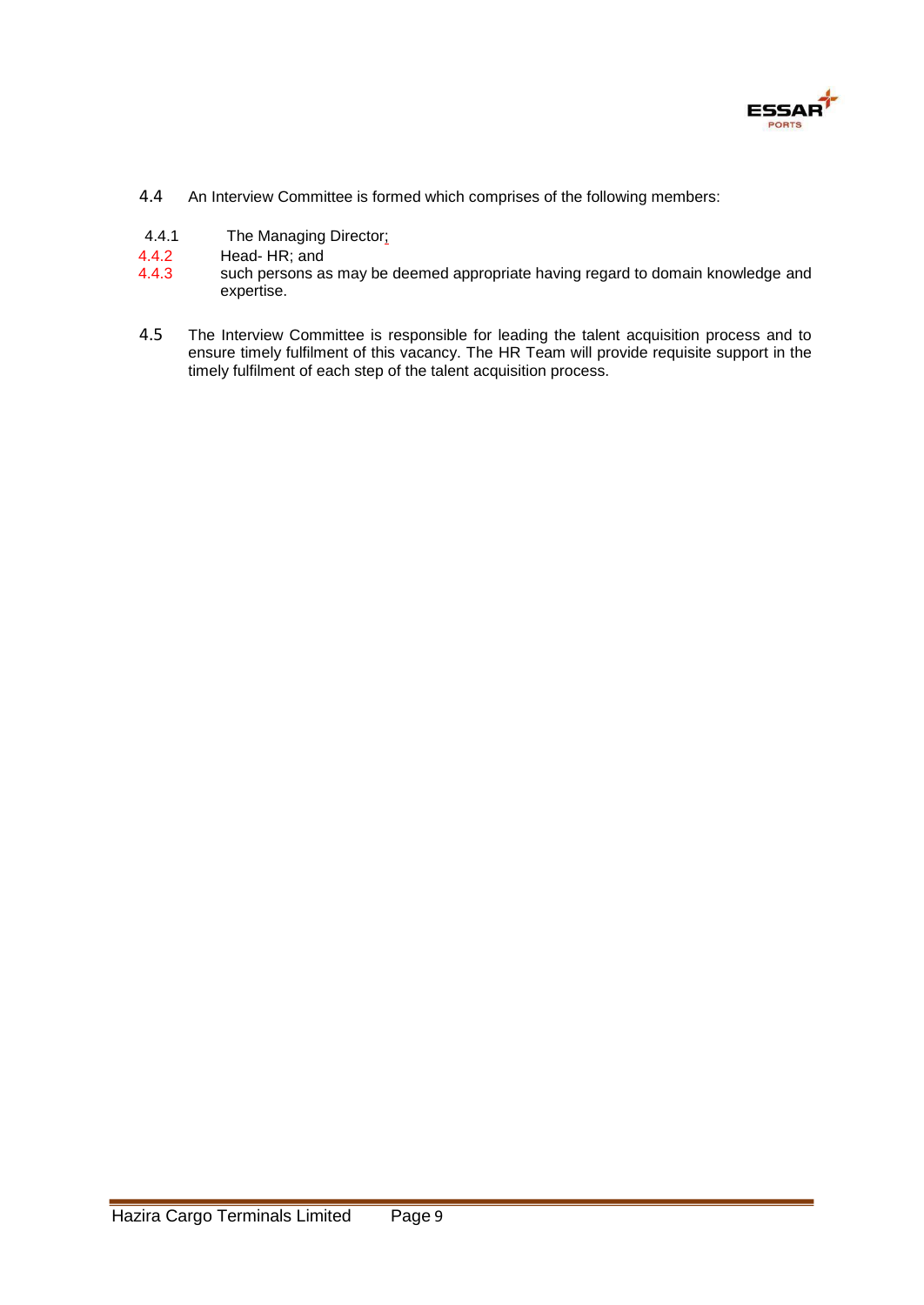

## **5. Remuneration**

- 5.1 All remuneration / fees / compensation, payable to directors shall be fixed by the Board of Directors and payment of such remuneration fees / compensation shall require approval of shareholders in general meeting except for sitting fee payable to Non Executive Directors for attending Board / Committee.
- 5.2 The Board shall decide on the remuneration / fees / compensation, payable to directors based on the recommendations of the Nomination and Remuneration Committee.
- 5.3 The total managerial remuneration payable, to its directors, including managing director and whole-time director, (and its manager) in respect of any financial year shall not exceed eleven per cent. of the net profits of the Company for that financial year computed in the manner laid down in section 198 of the Act. Provided that the Company in general meeting may, with the approval of the Central Government, authorise the payment of remuneration exceeding eleven per cent. of the net profits of the Company, subject to the provisions of Schedule V of the Act:
- 5.4 The Nomination and Remuneration Committee shall ensure the following while recommending the remuneration / fee / compensation payable to Directors:
- 5.4.1 Executive Directors
	- 5.4.1.1 The remuneration payable to any one managing director; or whole-time director or manager shall not exceed five per cent. of the net profits of the company and if there is more than one such director remuneration shall not exceed ten per cent. of the net profits to all such directors and manager taken together. Else the remuneration will be subject to approval of Central Government as may be required.
	- 5.4.1.2 In case of inadequacy of profits mentioned in 5.3 and 5.4.1 above, the Committee while approving the remuneration for executive directors shall:
		- 5.4.1.2.1 take into account, financial position of the company, trend in the industry, appointee's qualification, experience, past performance, past remuneration, etc.
		- 5.4.1.2.2 be in a position to bring about objectivity in determining the remuneration package while striking a balance between the interest of the company and the shareholders.
- 5.4.2 While considering payment of remuneration / increase in remuneration payable to executive directors, key managerial personnel and other executives, the Nomination and Remuneration Committee may among other factors consider the following:
	- 5.4.2.1 the level and composition of remuneration is reasonable and sufficient to attract, retain and motivate directors of the quality required to run the company successfully.
	- 5.4.2.2 relationship of remuneration to performance is clear and meets appropriate performance benchmarks; and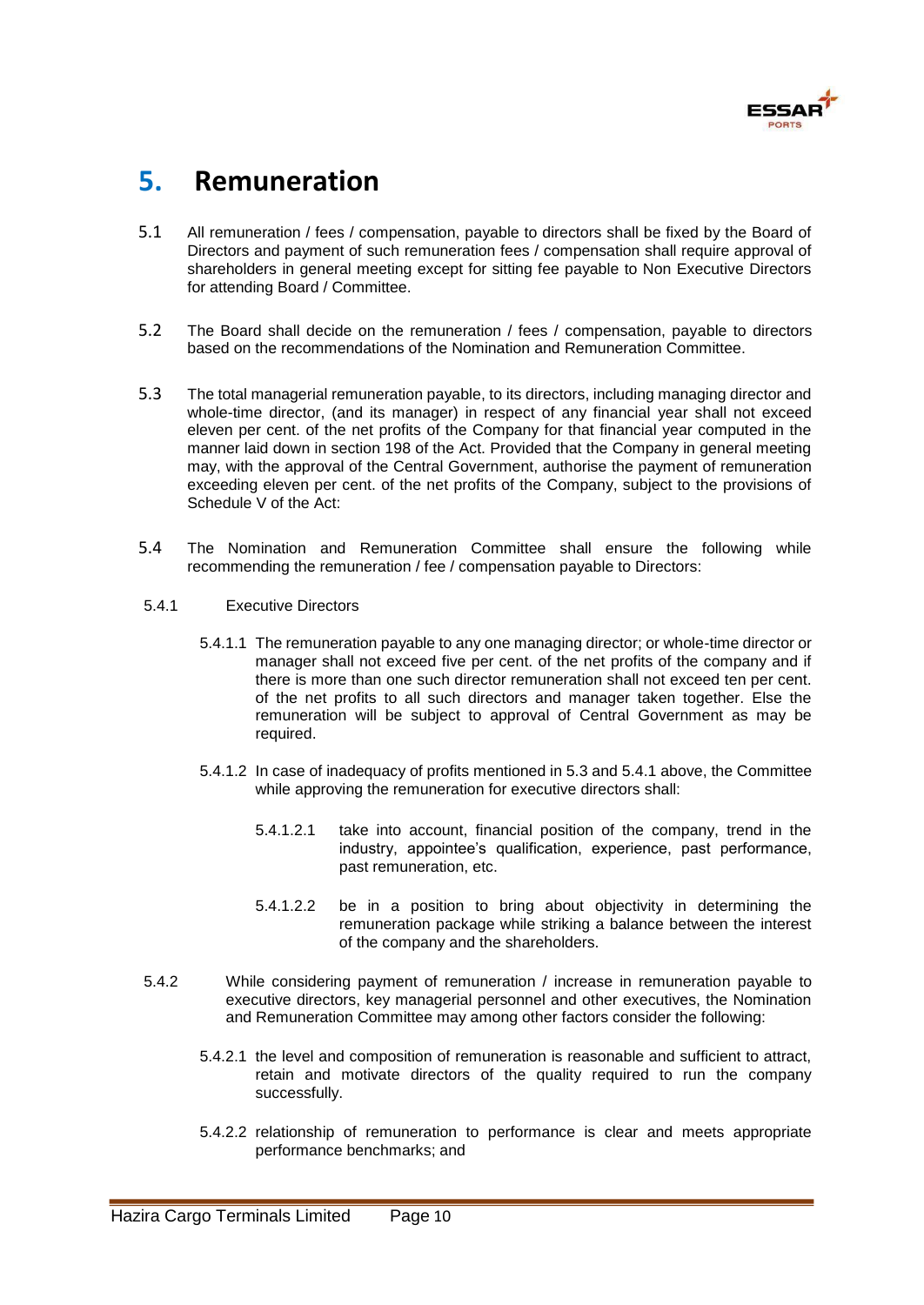

- 5.4.2.2.1 remuneration to directors, key managerial personnel and senior management involves a balance between fixed and incentive pay reflecting short and long-term performance objectives appropriate to the working of the company and its goals.
- 5.4.2.2.2 the factors mentioned in The Companies (Appointment and Remuneration of Managerial Personnel) Rules 2014, may be considered, which are required to be disclosed in the Directors Report.
- 5.4.3 Non executive Directors including Independent Directors:
	- 5.4.3.1 The remuneration payable to Non Executive Directors shall not exceed 1% of the net profits of the Company.
	- 5.4.3.2 A Non-Executive director may be paid remuneration by way of fee for attending meetings of the Board or Committee thereof or for any other purpose whatsoever. The amount of such fee shall not exceed Rs. 1,00,000/- for attending each meeting of the Board or Committee thereof or such higher amount as may be prescribed by the Central Government.
	- 5.4.3.3 An independent Director shall not be entitled to any stock option.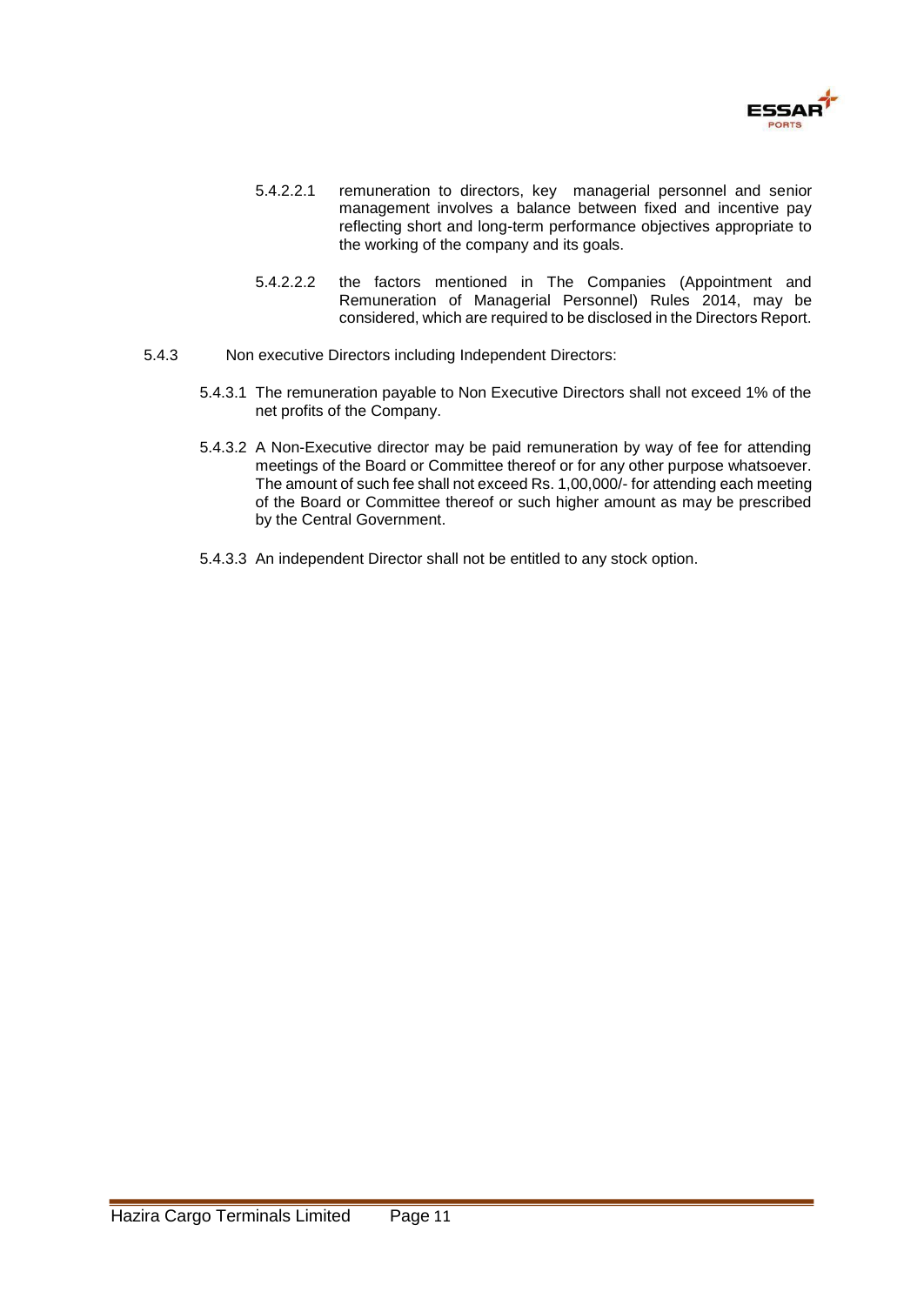

## **6. Training**

- 6.1 The Company shall provide suitable training to Independent Directors to familiarize them with the Company, their roles, rights, responsibilities in the Company, nature of the industry in which the Company operates, business model of the Company, etc.
- 6.2 Every new Director, on appointment:,
- 6.2.1 Will be provided with an Induction Manual
- 6.2.2 Will undertake an induction programme. It will provide an opportunity to the inductee to interact with the senior management team and help understand the strategy, operations, products, markets, organization structure, finance, human resources and risk management among others.
- 6.2.3 will be taken to visit the Company's key ports & terminals to familiarize them with the Company's operations.
- 6.2.4 Will be guided by the Company Secretary on the role and responsibilities of directors, the constitution and role of the Board and its Committees, the frequency of meetings and time commitment expected from them, decision making process being followed and compliance monitoring and reporting processes.
- 6.3 On an ongoing basis training will be provided to directors to update on developments in industry, technology and statutory, regulatory, economic environment, new accounting policies, corporate governance developments, etc. Specific training requirements of directors will also be met depending on the role and responsibilities they have to take up in the Company and the performance evaluation. Training will be imparted to directors through participation in conferences, seminars and workshops. The Company may also organize for training programmes conducted by internal / external faculty.
- 6.4 Details of such trainings provided shall be disclosed in the Annual Report.

## **7. Performance evaluation and re-appointment**

7.1 The Board will annually evaluate its performance through a self-evaluation process. The evaluation identifies enhancements to director skill sets and ensures that board members are performing to expectations.

#### 7.2 **Evaluation review process**

- 7.2.1 The Nomination & Remuneration Committee will annually oversee a review of the Board's performance, which shall include a self-evaluation by the Board, and will discuss the results of this review with the full Board following the end of each fiscal year.
- 7.2.2 Evaluation of the Board and Committees thereof formal annual evaluation has to be made by the Board of its own performance and that of its Committees.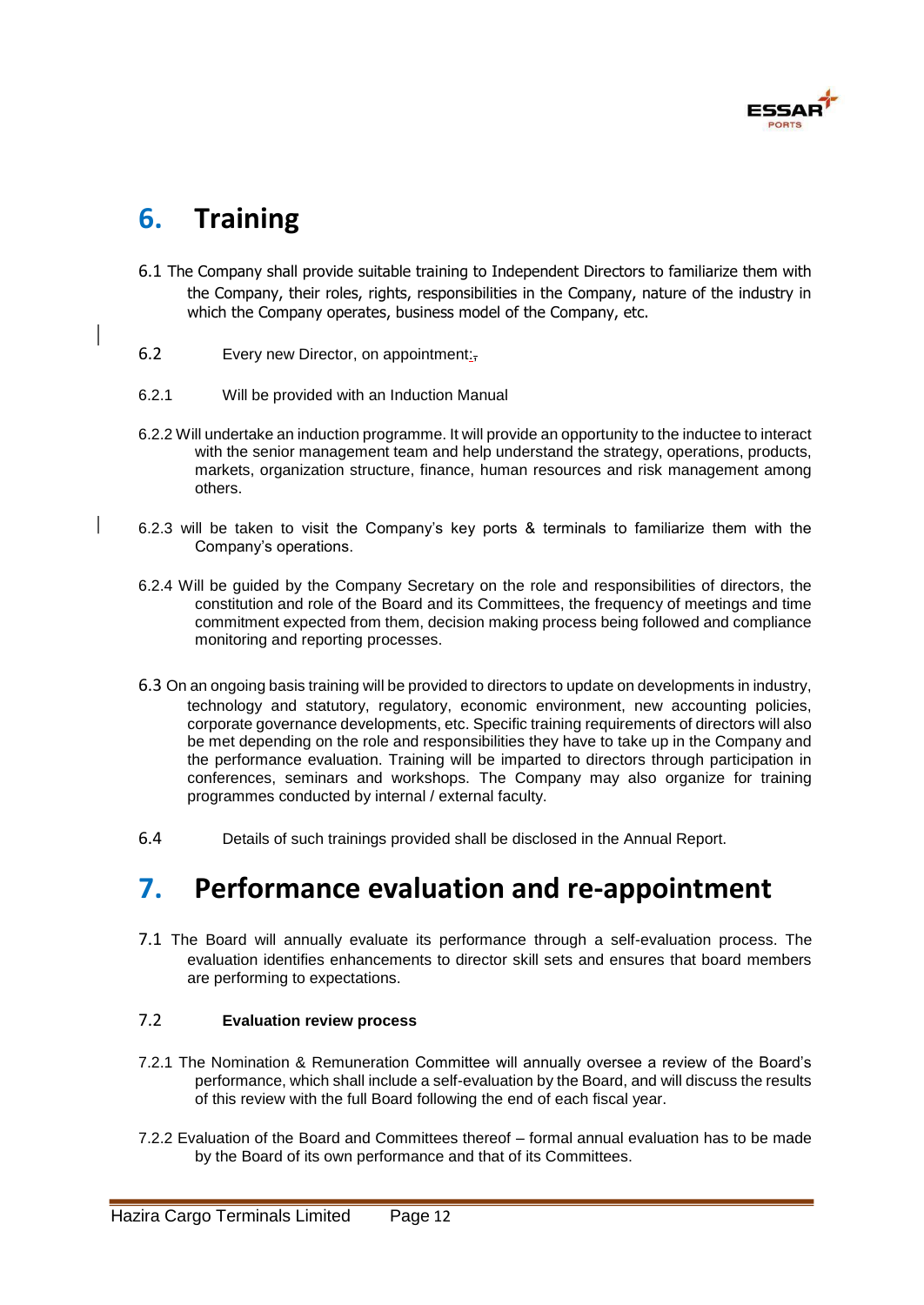

- 7.2.3 Evaluation of Chairman A separate meeting of Independent Directors will review the performance of the Chairperson of the Company, taking into account the views of executive directors and non-executive directors. They will forward their recommendations to the Nomination and Remuneration Committee.
- 7.2.4 Other Non-Independent Directors The Independent Directors will also review the performance of non-independent directors and the Board as a whole and submit their recommendations to the Nomination and Remuneration Committee.
- 7.2.5 Executive Directors The Nomination and Remuneration Committee conducts an annual review of the performance of the Managing Director & CEO and other Wholetime Directors against the Company's goals and objectives.
- 7.2.6 Independent Directors The performance evaluation of independent directors shall be done by the entire Board of Directors (excluding the director being evaluated).
- 7.2.7 A statement indicating the manner of formal annual evaluation of the Board, its Committees and individual directors will be included in the Report of the Board of Directors each year.

#### 7.3 **Criteria for evaluation**

7.3.1 Evaluation of Board as a whole

The Independent Directors and the Nomination and Remuneration Committee while undertaking board evaluation will decide on the criteria of evaluation of the Board and its Committees which among others may include:

- 7.3.1.1 the extent to which the Board and its Committees are successful in fulfilling their key roles and responsibilities.
- 7.3.1.2 the extent to which individual directors contribute to the achievement of these objectives.
- 7.3.1.3 the extent to which the Board and its Committees adhere to best practices in structure and procedure.
- 7.3.1.4 the Committee will consider the balance of skills, experience, independence and knowledge requirements at Essar Ports Ltd. including gender diversity and how the Board works together as a unit, and other factors relevant to its effectiveness.

#### 7.4 Non Executive Directors

- 7.5 The criteria for evaluation shall be determined by the Nomination and Remuneration Committee and disclosed in the Company's Annual Report. However, the actual evaluation process shall remain confidential and shall be a constructive mechanism to improve the effectiveness of the Board / Committees. An indicative list of factors that may be evaluated as part of this exercise is :
- 7.5.1 Participation in meetings and contribution by director.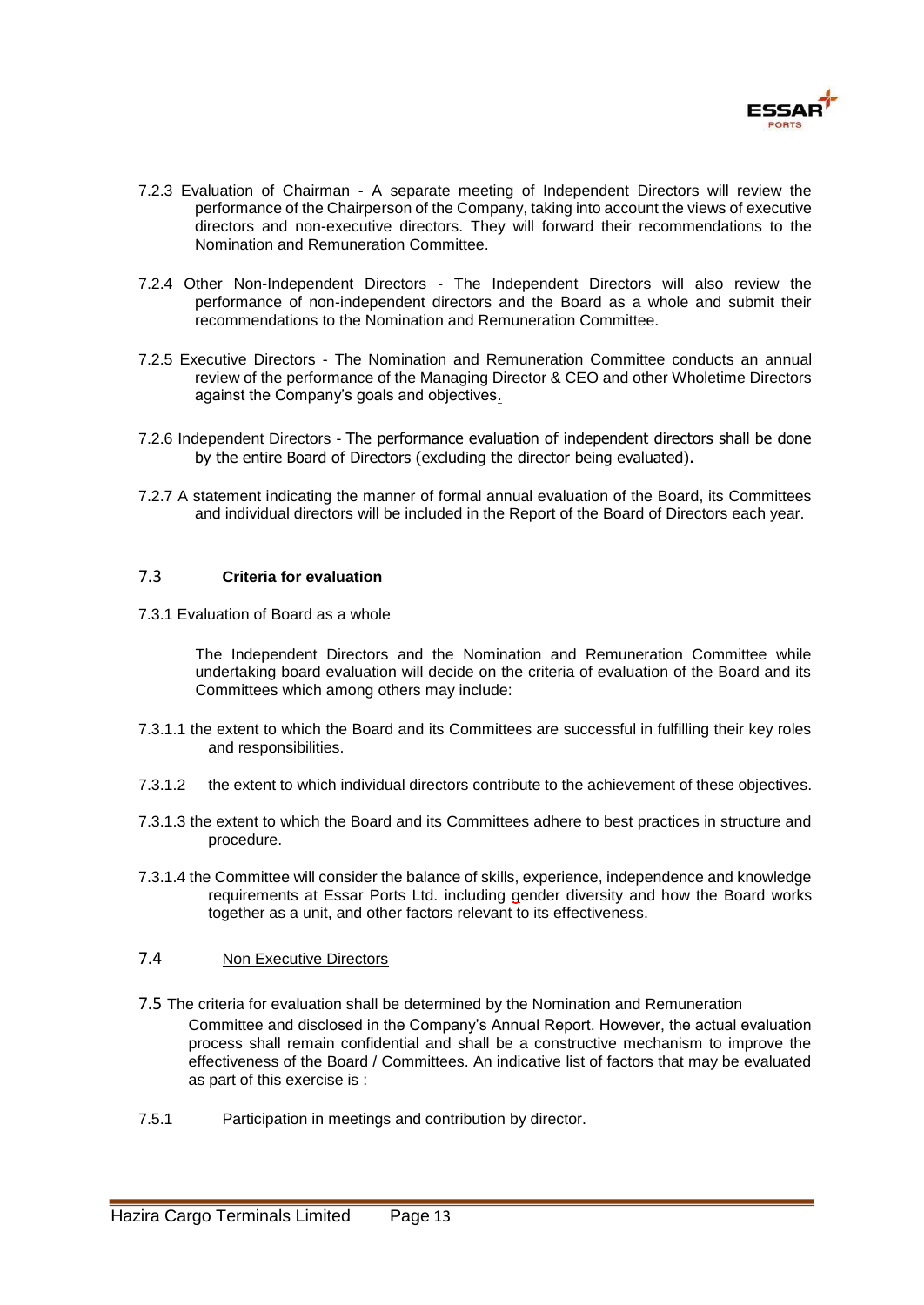

- 7.5.2 Commitment including guidance provided to senior management executives outside of Board / Committee meetings.
- 7.5.3 Effective deployment of expertise and knowledge.
- 7.5.4 Effective management of relationship with stakeholders.
- 7.5.5 Integrity and maintenance of confidentiality.
- 7.5.6 Independence of behavior and judgement.
- 7.5.7 Impact and influence.
- 7.6 Executive Directors
- 7.6.1 The compensation will be finalized by the Nomination and Remuneration Committee based on evaluation of the individual director and the performance of the Company.

#### 7.7 **Structure of evaluation process**

- 7.7.1 The structure of the evaluation process will be finalized by the Nomination and Remuneration Committee either on its own in consultation with Corporate Human Resources Department or by engaging the services of external consultants.
- 7.7.2 Each board evaluation may have slight differences in focus, priority and outcomes but will broadly follow a similar approach.
- 7.7.3 Board evaluation to be finalized by the Nomination and Remuneration Committee may cover the following areas :
- 7.7.3.1 Briefing of the Board.
- 7.7.3.2 Gathering of evidence using a questionnaire.
- 7.7.3.3 Drafting of Board evaluation report.
- 7.7.3.4 Discussion of the Board evolution report by the entire Board.
- 7.7.3.5 Meetings between the Chairman and individual directors to discuss individual director evaluation.
- 7.7.3.6 Determination of Board development strategy.

#### 7.8 **Reappointment of Directors**

- 7.9 The reappointment of directors will not be automatic.
- 7.10 Before the expiry of term in office on account of retirement by rotation of Non Executive Non Independent Directors or the completion of term in office of the Executive Directors or Independent Directors, the Nomination and Remuneration Committee will make recommendations to the Board.
- 7.11 In determining whether the directors should be submitted to reappointment, the Nomination and Remuneration Committee should: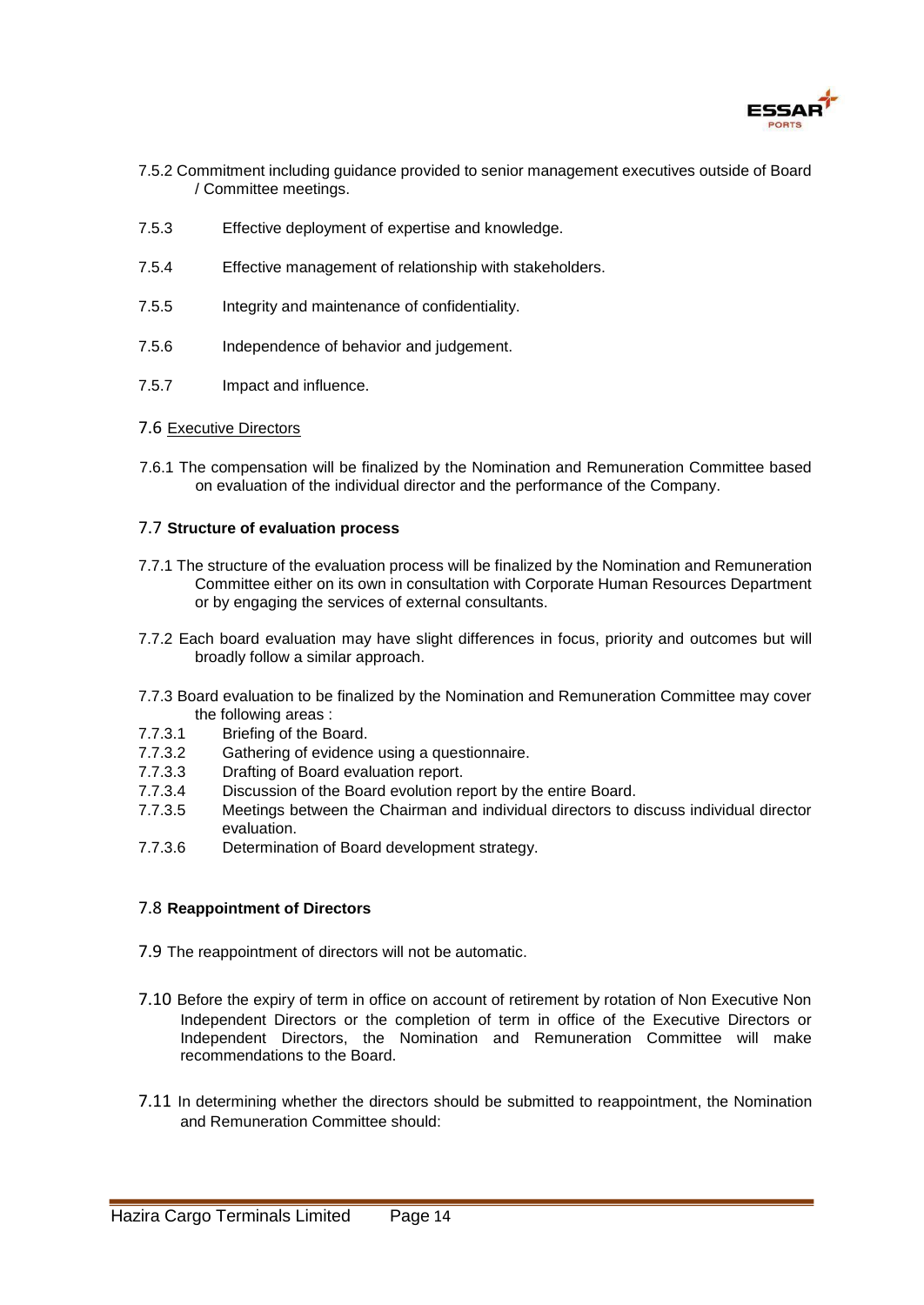

- 7.11.1 Consider extending or continue the term of appointment of the Directors on the basis of performance evaluation;
- 7.11.2 Assess the current Board's skills and qualities;
- 7.11.3 The needs of the Company's business currently and going forward;
- 7.11.4 Measure the retiring directors' skills against the selection criteria set by the Nomination and Remuneration Committee.
- 7.12 The directors eligible to retire by rotation shall be determined based on the provisions of section 152 of the Act.
- 7.13 Shareholders approval for reappointment of Executive Directors shall not be taken more than 1 year before expiry of their present term.
- 7.14 Disclosure

Summary of results of performance evaluation shall be disclosed in the Annual Report / Corporate Governance report and re-appointment of Independent directors shall be basis the outcome of such evaluation.

## **8. Mechanism for evaluation of Board, Chairman and Directors**

- 8.1 The Nomination & Remuneration Committee has at its meeting held on \_\_\_ 2017 formulated the following mechanism for evaluation of the entire Board & Committees.
- 8.1.1 The evaluation of the Board as a whole shall be done by all the directors.
- 8.1.2 The evaluation of the Independent Directors shall be done by the entire Board excluding the director being evaluated.
- 8.1.3 The evaluation of the Non-Independent Directors shall be done by only the Independent Directors.
- 8.1.4 The evaluation of performance of the Chairman shall be done by the Independent Directors.
- 8.2 The performance evaluation shall be undertaken based on the feedback provided by Board members and the guidelines formulated from time to time.
- 8.3 The report shall be submitted as under:
- 8.3.1 Evaluation report of the performance of the Board shall be submitted to the Chairman of the Nomination & Remuneration Committee, who shall present it to the Board.
- 8.3.2 Evaluation report of Individual Directors (excluding the Chairman of the Nomination & Remuneration Committee) shall be submitted to the Chairman of the Nomination &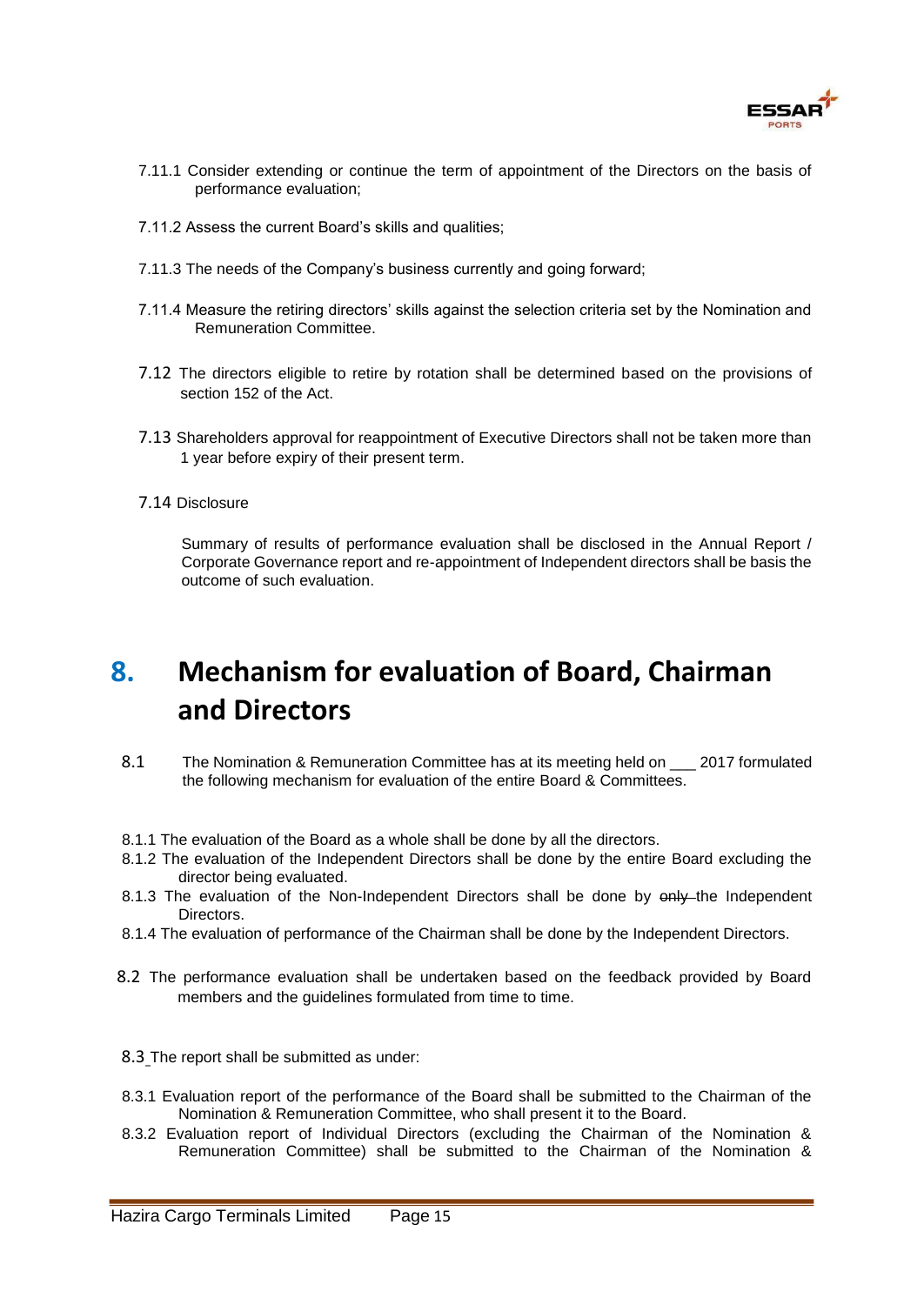

Remuneration Committee, who will have it submitted to the Committee. The evaluation report of the Chairman of the Committee will be forwarded to the Chairman of the Board who will have it submitted to the Board or Committee.

8.3.3 Evaluation report of the Chairman shall be submitted to the Chairman of the Nomination & Remuneration Committee, who will discuss the same with the Chairman and thereafter submit it to the Board.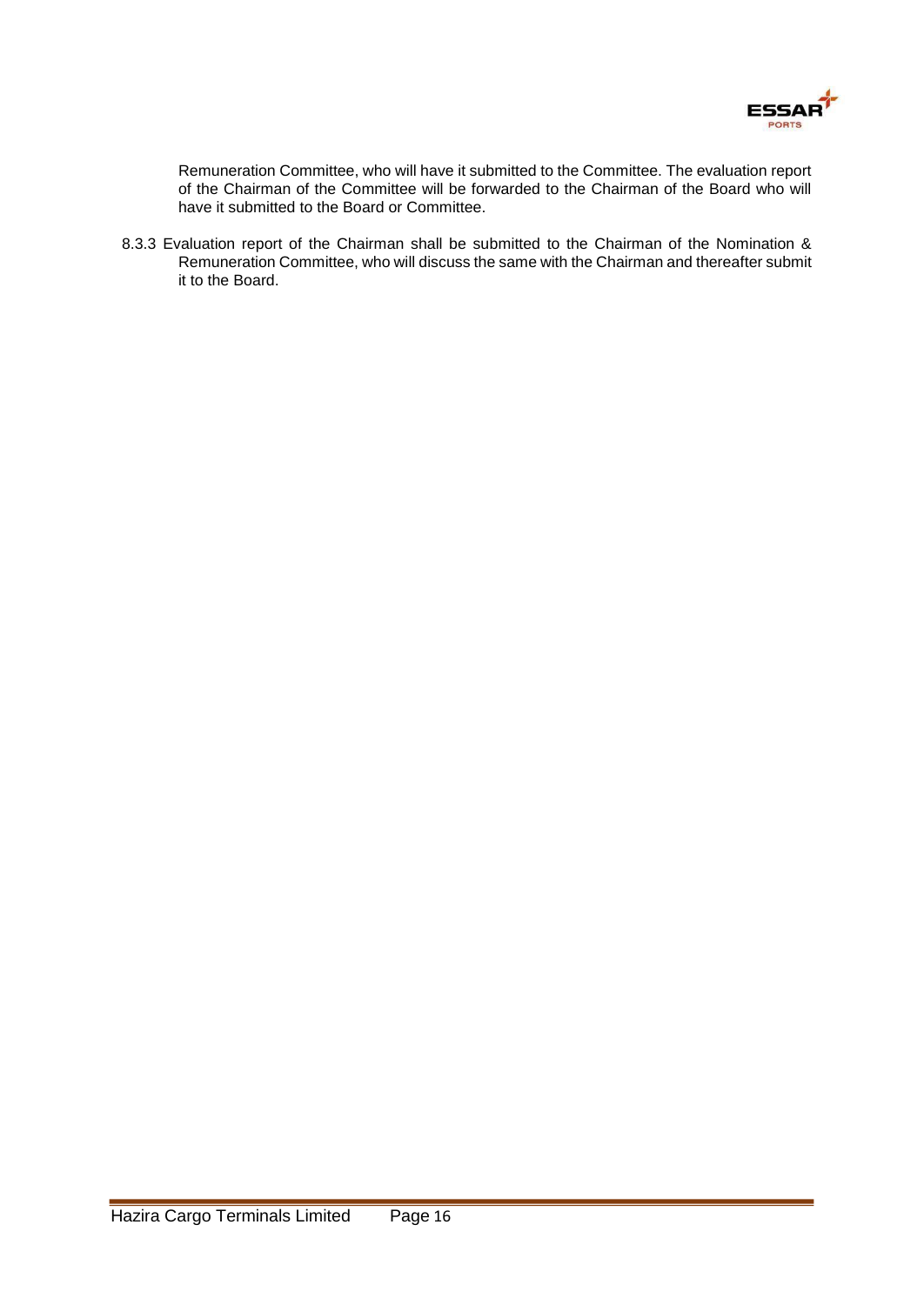

### **(Format) Evaluation of the performance of entire Board**

 $\overline{\phantom{a}}$ 

| How do you rate the following statements regarding the Board?          |           |        |       |
|------------------------------------------------------------------------|-----------|--------|-------|
|                                                                        | ৯<br>eeds | Φ<br>ā | 5     |
| Circle the number of the response that represents your best judgement. |           |        | Excel |

| 1.  | <b>BOARD COMPOSITION</b>                                                                                              |              |              |   |
|-----|-----------------------------------------------------------------------------------------------------------------------|--------------|--------------|---|
| 1.1 | In terms of skill and expertise, how well represented do you think the Board<br>is in terms of each of the following: |              |              |   |
|     | Port & Terminal Industry Expertise<br>$\circ$                                                                         | 1            | $\mathbf{2}$ | 3 |
|     | <b>Financial Expertise</b><br>$\circ$                                                                                 | 1            | $\mathbf{2}$ | 3 |
|     | <b>International Expertise</b><br>$\circ$                                                                             | 1            | $\mathbf{2}$ | 3 |
|     | Corporate Governance<br>$\circ$                                                                                       | 1            | $\mathbf{2}$ | 3 |
|     | <b>Acquisition Expertise</b><br>$\circ$                                                                               | 1            | $\mathbf{2}$ | 3 |
|     | <b>Overall Business Leadership</b><br>$\circ$                                                                         | $\mathbf{1}$ | $\mathbf{2}$ | 3 |
|     | Safety and Sustainability<br>$\circ$                                                                                  | $\mathbf{1}$ | $\mathbf{2}$ | 3 |
| 1.2 | How would you rate relations between executive and non-executive<br>directors?                                        | $\mathbf 1$  | $\mathbf{2}$ | 3 |
| 2.  | <b>BOARD PROCESS</b>                                                                                                  |              |              |   |
| 2.1 | How would you rate each of the following in relation to the way in which we<br>conduct and manage our Board meetings? |              |              |   |
|     | Effectiveness of decision-making<br>$\circ$                                                                           | 1            | $\mathbf{2}$ | 3 |
|     | Important issues are properly discussed<br>$\circ$                                                                    | 1            | 2            | 3 |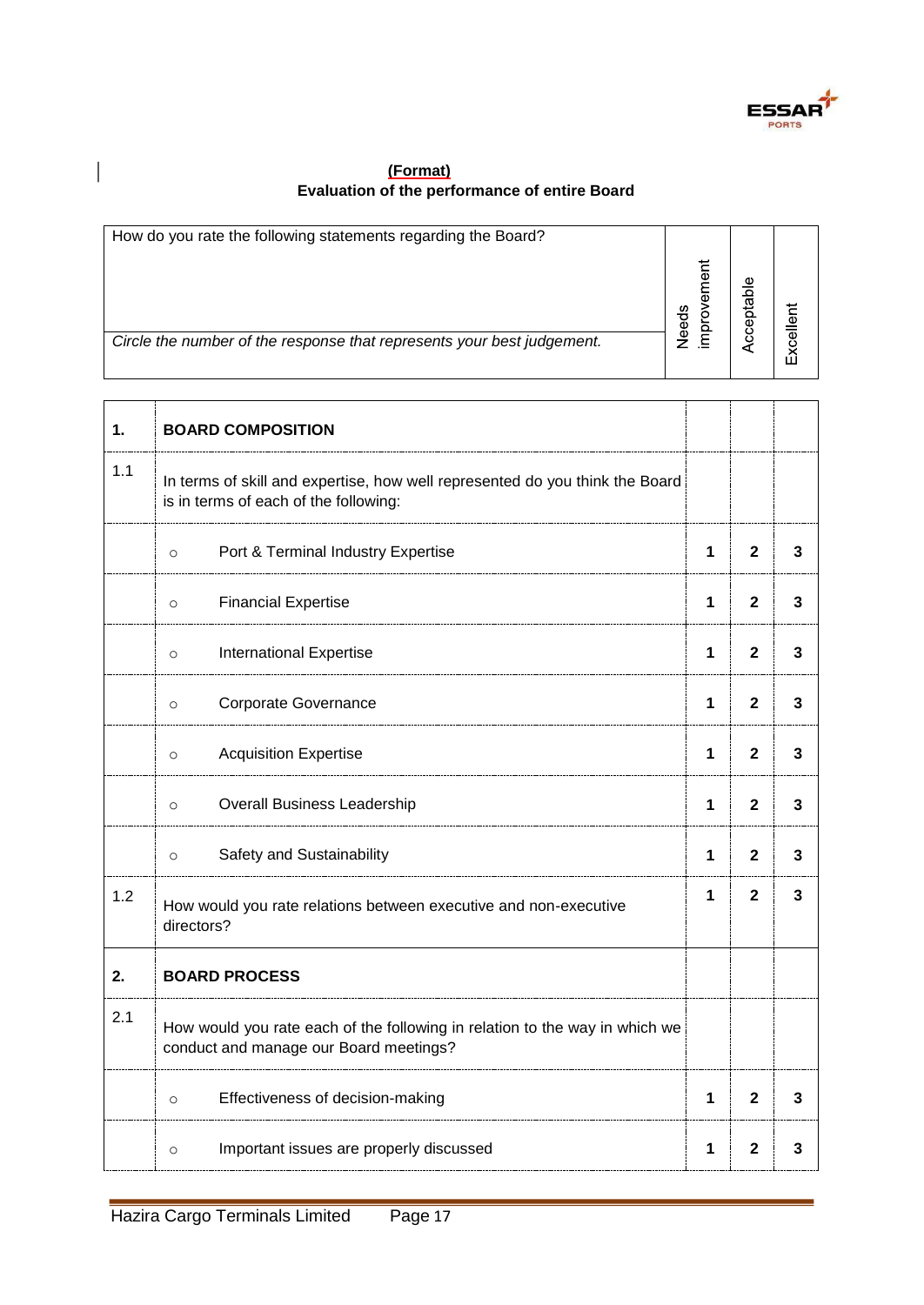

|     | Timely circulation of Board papers<br>$\circ$                                                                                                                           | 1 | $\mathbf{2}$ | 3 |
|-----|-------------------------------------------------------------------------------------------------------------------------------------------------------------------------|---|--------------|---|
|     | Quality of the Board papers and presentations by management<br>$\circ$                                                                                                  | 1 | $\mathbf{2}$ | 3 |
|     | Participation by non-executive directors<br>$\circ$                                                                                                                     | 1 | $\mathbf{2}$ | 3 |
|     | Report on Action taken on Board decisions<br>$\circ$                                                                                                                    | 1 | $\mathbf{2}$ | 3 |
| 2.2 | Is the frequency of Board meetings appropriate?                                                                                                                         | 1 | $\mathbf{2}$ | 3 |
| 2.3 | Is the length of Board meetings appropriate?                                                                                                                            | 1 | $\mathbf{2}$ | 3 |
| 2.4 | Quality content and timeliness of preparation of minutes of meetings                                                                                                    | 1 | 2            | 3 |
| 3.  | <b>INFORMATION</b>                                                                                                                                                      |   |              |   |
| 3.1 | How would you rate the level of access to management enjoyed by Board<br>through its various committees?                                                                | 1 | $\mathbf{2}$ | 3 |
| 3.2 | How does the Board rate the level of general / financial information provided<br>(including performance reports, budgets, forecasts<br>and<br>financial<br>statements)? | 1 | $\mathbf{2}$ | 3 |
| 3.3 | Do you consider that in 2014-15, the Company has kept you sufficiently up<br>to date with developments that affect your responsibilities as a director?                 | 1 | $\mathbf{2}$ | 3 |
| 3.4 | Have you attended any internal or external training or development<br>courses?                                                                                          | 1 | $\mathbf{2}$ | 3 |
| 3.5 | How well informed are you about the major competitors?                                                                                                                  | 1 | $\mathbf{2}$ | 3 |
| 4.  | <b>STRATEGY / KPIS / RISK MANAGEMENT</b>                                                                                                                                |   |              |   |
| 4.1 | How effective is the Board at discussing issues related to the Company's<br>strategy and its long-term competitiveness?                                                 | 1 | $\mathbf 2$  | 3 |
| 4.2 | How effective is the Board at regularly reviewing business and financial risk<br>factors?                                                                               | 1 | $\mathbf{2}$ | 3 |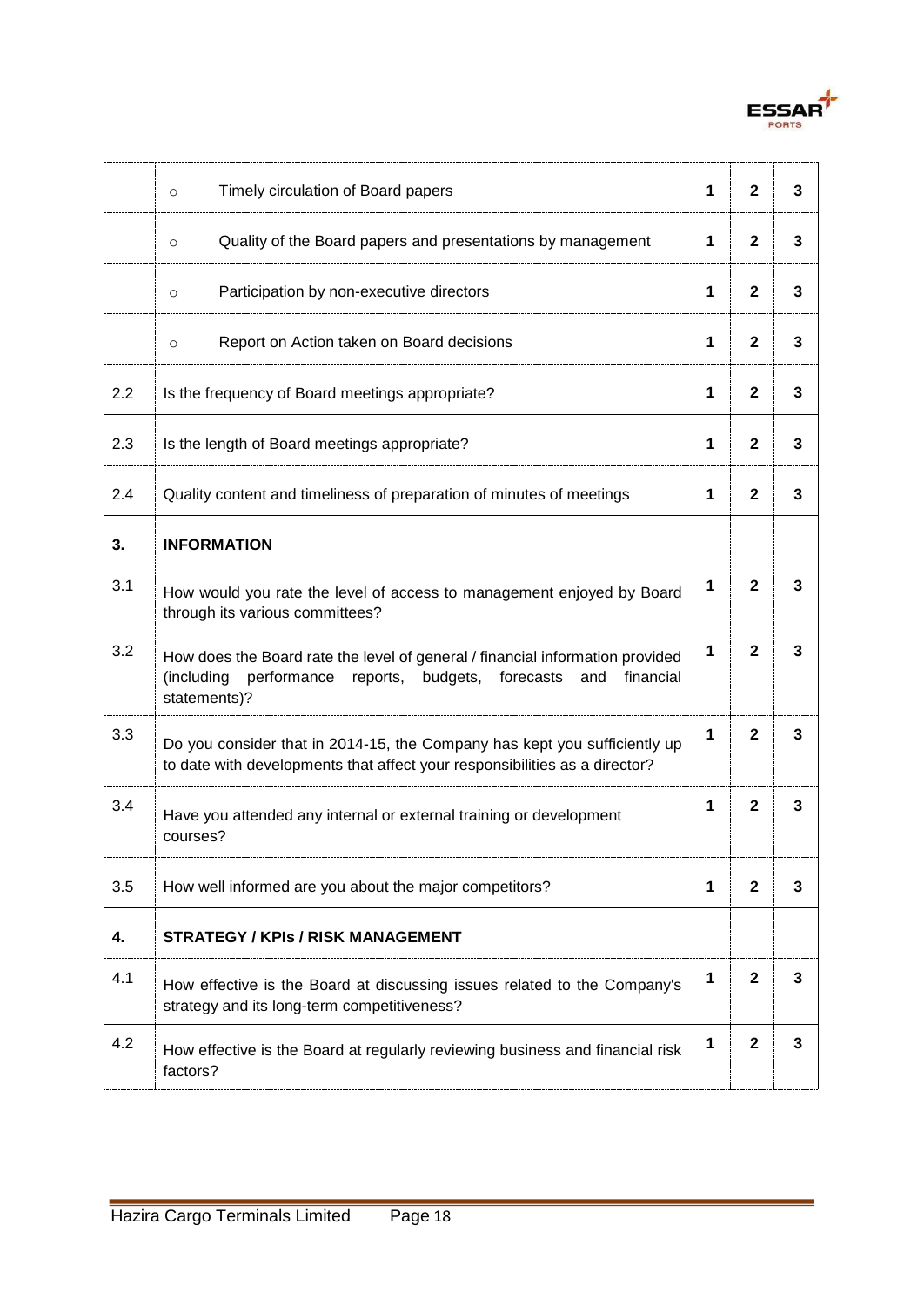

| 4.3   | How effective has the Board been at ensuring that the Company's risk<br>management systems and procedures are reviewed and updated regularly? | $\mathbf{2}$ | 3 |
|-------|-----------------------------------------------------------------------------------------------------------------------------------------------|--------------|---|
| 5.    | <b>BOARD COMMITTEES</b>                                                                                                                       |              |   |
| 5.1   | How would you describe the performance of the Board Committees in<br>discharging their duties for Committees?                                 |              |   |
| 5.2.1 | Audit Risk Management Committee                                                                                                               |              |   |
| 5.2.2 | <b>Risk Management Committee</b>                                                                                                              |              |   |
| 5.2.3 | Nomination and Remuneration Committee                                                                                                         |              |   |
| 5.2.4 | <b>Investors Relations Committee</b>                                                                                                          |              |   |
| 5.2.5 | <b>CSR Safety and Sustainability Committee</b>                                                                                                |              |   |
| 6.    | ANY OTHER COMMENTS NOT COVERED IN THE EVALUATION SHEET                                                                                        |              |   |
| 6.1   |                                                                                                                                               |              |   |

#### **Annexure 2(Format)**

**Evaluation of the performance of Audit & Risk Management Committee by the Board** 

| <b>AUDIT &amp; RISK MANAGEMENT COMMITTEE</b>                           |                      |           |                  |
|------------------------------------------------------------------------|----------------------|-----------|------------------|
| How do you rate the following statements regarding the Committee?      | improvement<br>Needs | cceptable |                  |
| Circle the number of the response that represents your best judgement. |                      |           | <b>Excellent</b> |
|                                                                        |                      |           |                  |

 $\overline{\phantom{a}}$ 

**1. AUDIT & RISK MANAGEMENT COMMITTEE MEETINGS**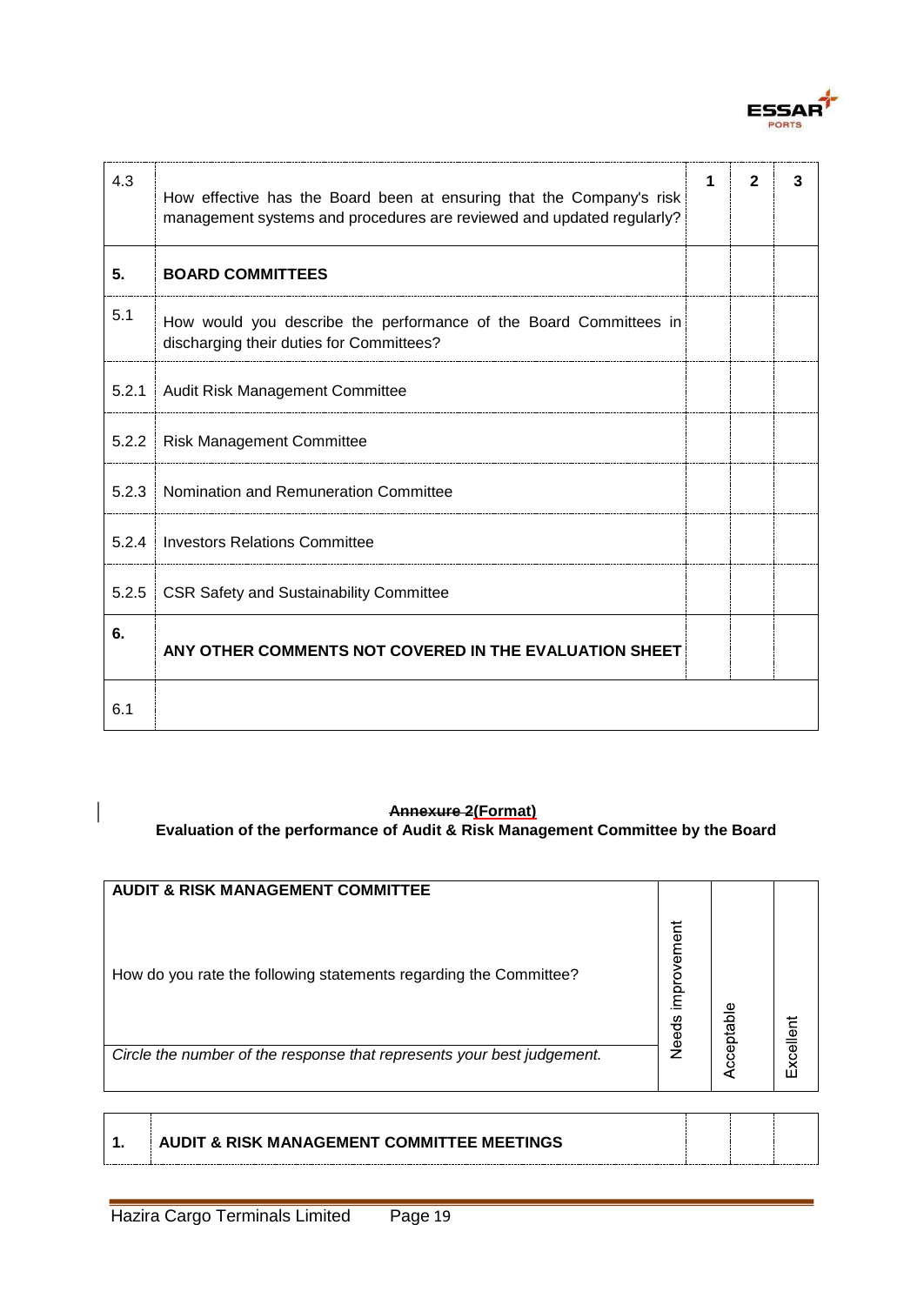

| 1.1 | How would you rate the composition of the Committee?                                  | 1 | $\mathbf{2}$ | 3 |
|-----|---------------------------------------------------------------------------------------|---|--------------|---|
| 1.2 | Is the scope and terms of reference of the Committee adequate?                        | 1 | $\mathbf{2}$ | 3 |
| 1.3 | Is the frequency of Committee meetings appropriate?                                   | 1 | $\mathbf{2}$ | 3 |
| 1.4 | Quality of decisions taken (as understood from minutes of the Committee<br>meetings)? | 1 | $\mathbf{2}$ | 3 |
| 1.5 | Overall performance                                                                   | 1 | $\mathbf{2}$ | 3 |
| 2.  | ANY OTHER COMMENTS NOT COVERED IN THE EVALUATION SHEET                                |   |              |   |
| 2.1 |                                                                                       |   |              |   |
|     |                                                                                       |   |              |   |
|     |                                                                                       |   |              |   |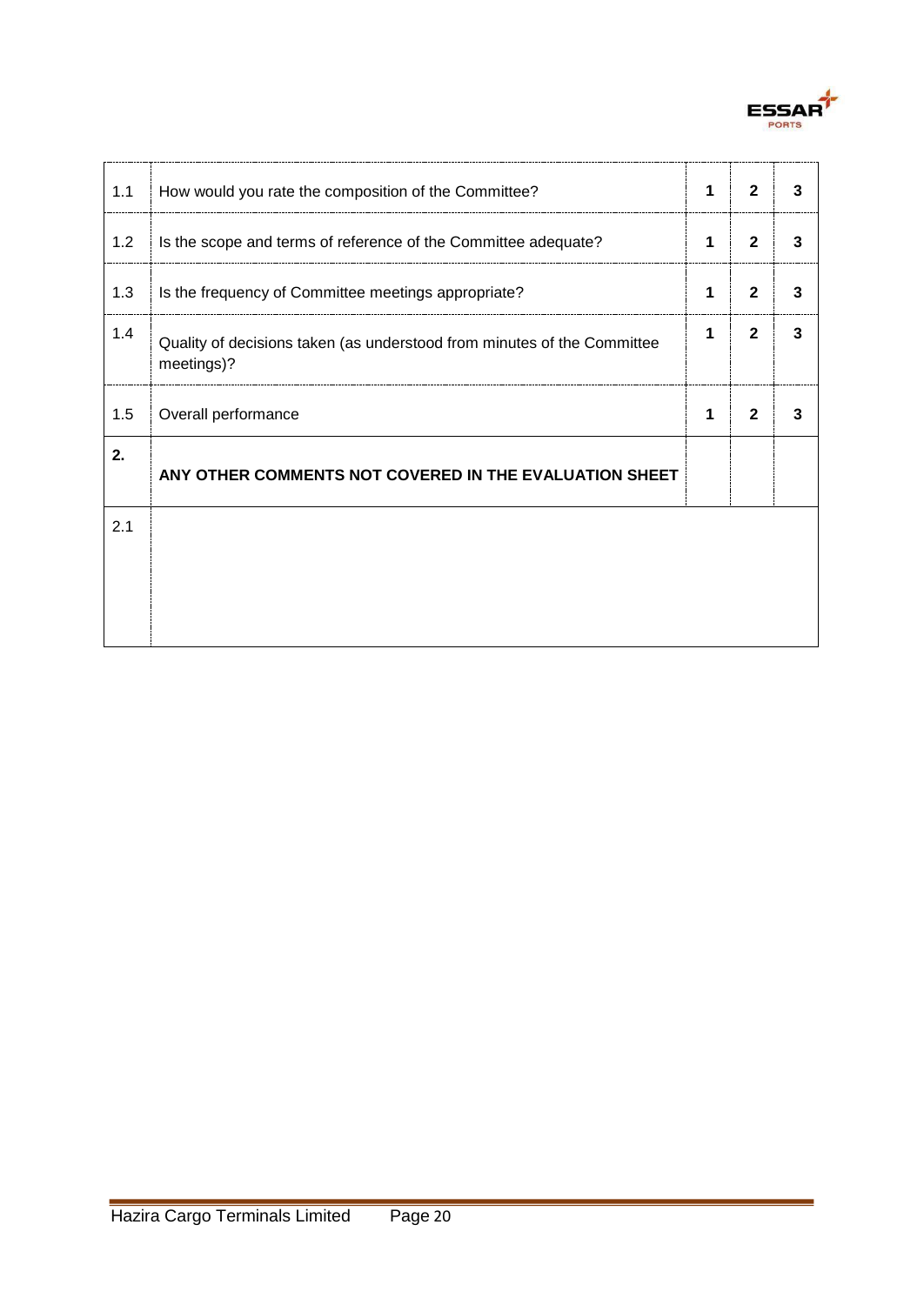

#### **Annexure 3(Format) Evaluation of the performance of Nomination & Remuneration Committee by the Board**

 $\overline{\phantom{a}}$ 

| <b>NOMINATION &amp; REMUNERATION COMMITTEE</b>                         |                      |   |  |
|------------------------------------------------------------------------|----------------------|---|--|
| How do you rate the following statements regarding the Committee?      | improvement<br>Needs | Φ |  |
| Circle the number of the response that represents your best judgement. |                      |   |  |

| 1.  | <b>NOMINATION &amp; REMUNERATION COMMITTEE MEETINGS</b>                                                                                          |             |              |   |
|-----|--------------------------------------------------------------------------------------------------------------------------------------------------|-------------|--------------|---|
| 1.1 | How would you rate the composition of the Committee?                                                                                             | $\mathbf 1$ | $\mathbf{2}$ | 3 |
| 1.2 | Is the scope and terms of reference of the Committee adequate?                                                                                   | $\mathbf 1$ | $\mathbf{2}$ | 3 |
| 1.3 | Is the frequency of Committee meetings appropriate?                                                                                              | 1           | $\mathbf{2}$ | 3 |
| 1.4 | Quality of decisions taken (as understood from minutes of the Committee<br>meetings)?                                                            | 1           | $\mathbf{2}$ | 3 |
| 1.5 | How effective is the Board through the Nominations and Remuneration<br>Committee at reviewing succession plans for the Key Managerial Personnel? | 1           | $\mathbf{2}$ | 3 |
| 1.6 | Overall performance                                                                                                                              | 1           | $\mathbf{2}$ | 3 |
| 2.  | ANY OTHER COMMENTS NOT COVERED IN THE EVALUATION SHEET                                                                                           |             |              |   |
| 2.1 |                                                                                                                                                  |             |              |   |
|     |                                                                                                                                                  |             |              |   |
|     |                                                                                                                                                  |             |              |   |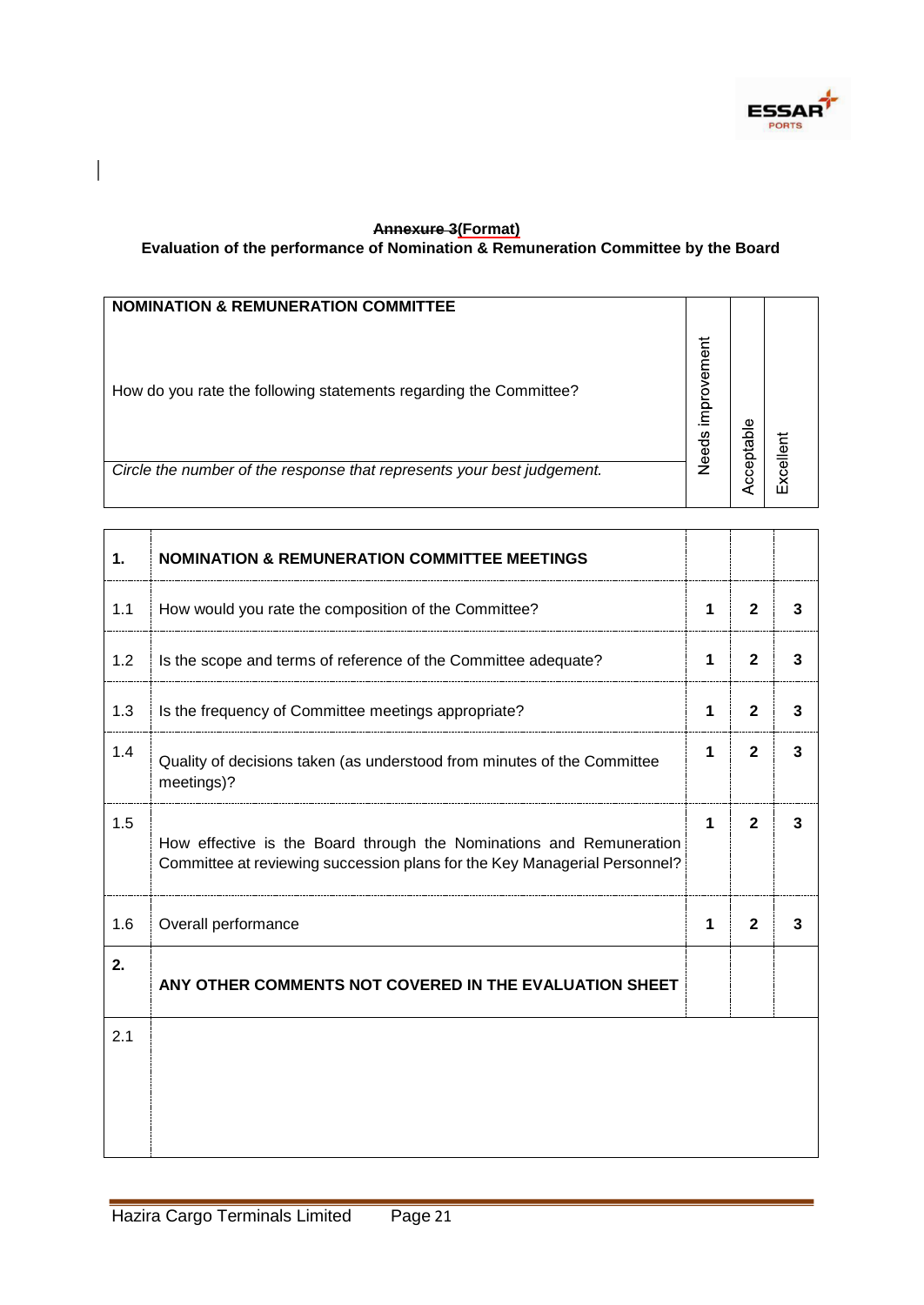

#### **4(Format) Evaluation of the performance of the Investors' Relations Committee by the Board**

| <b>INVESTORS' RELATIONS COMMITTEE</b>                                  |                             |           |           |
|------------------------------------------------------------------------|-----------------------------|-----------|-----------|
| How do you rate the following statements regarding the Committee?      | improvement<br><b>Needs</b> | cceptable |           |
| Circle the number of the response that represents your best judgement. |                             |           | Excellent |
|                                                                        |                             |           |           |

| $\mathbf 1$ | <b>INVESTORS' RELATIONS COMMITTEE MEETINGS</b>                                        |   |              |   |
|-------------|---------------------------------------------------------------------------------------|---|--------------|---|
| 1.1         | How would you rate the composition of the Committee?                                  | 1 | $\mathbf{2}$ | 3 |
| 1.2         | Is the scope and terms of reference of the Committee adequate?                        | 1 | $\mathbf{2}$ | 3 |
| 1.3         | Is the frequency of Committee meetings appropriate?                                   | 1 | $\mathbf{2}$ | 3 |
| 1.4         | Quality of decisions taken (as understood from minutes of the Committee<br>meetings)? | 1 | $\mathbf{2}$ | 3 |
| 1.5         | Overall performance                                                                   | 1 | $\mathbf{2}$ | 3 |
| 2.          | ANY OTHER COMMENTS NOT COVERED IN THE EVALUATION SHEET                                |   |              |   |
| 2.1         |                                                                                       |   |              |   |
|             |                                                                                       |   |              |   |
|             |                                                                                       |   |              |   |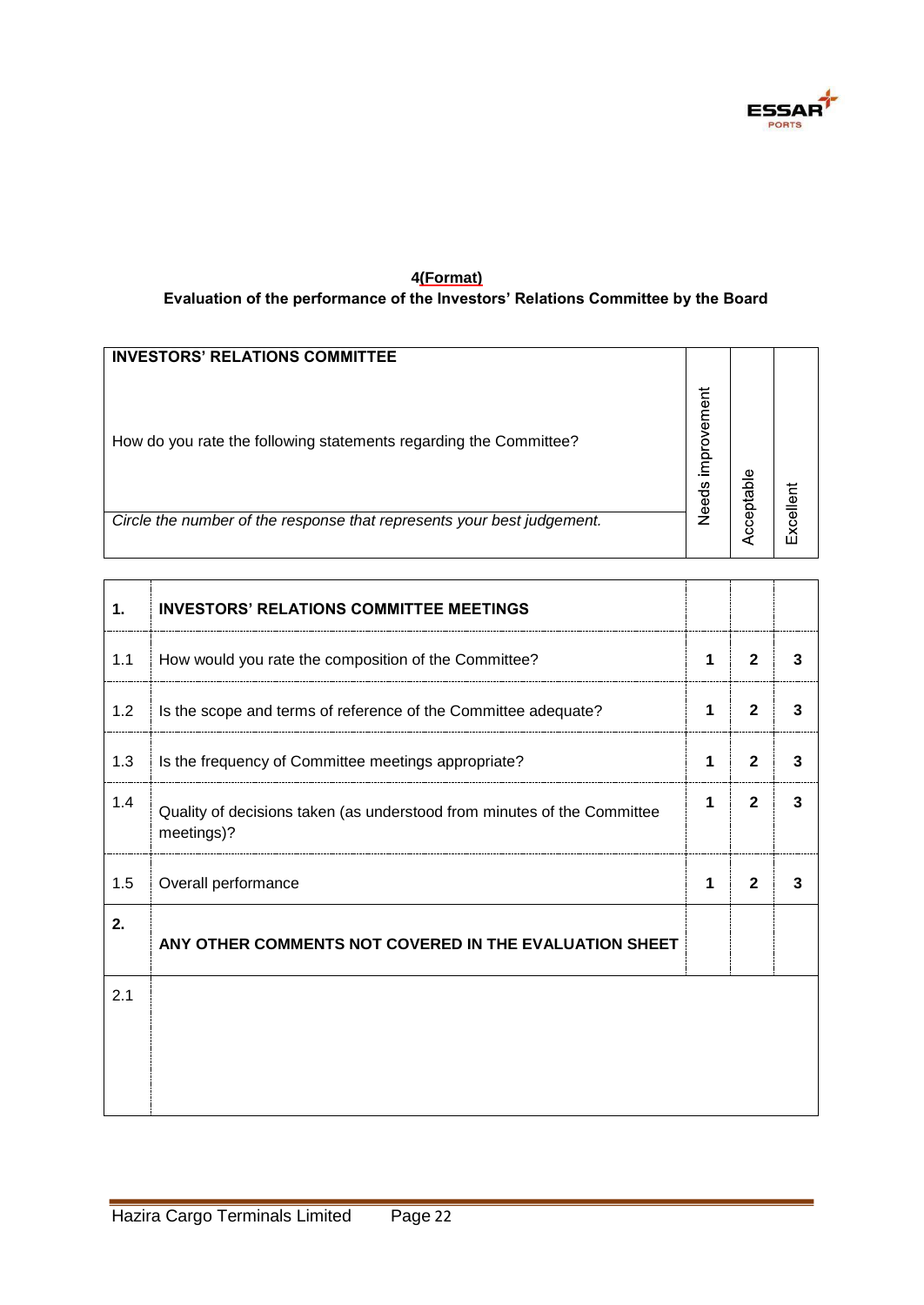

### **5(Format) Evaluation of the performance of CSR Safety & Sustainability Committee by the Board**

| <b>CSR, SAFETY &amp; SUSTAINABILITY COMMITTEE</b>                      |                      |         |
|------------------------------------------------------------------------|----------------------|---------|
| How do you rate the following statements regarding the Committee?      | improvement<br>Needs |         |
| Circle the number of the response that represents your best judgement. |                      | xcellen |

| 1.  | <b>CSR, SAFETY &amp; SUSTAINABILITY MEETINGS</b>                                      |   |              |   |
|-----|---------------------------------------------------------------------------------------|---|--------------|---|
| 1.1 | How would you rate the composition of the Committee?                                  |   | $\mathbf{2}$ | 3 |
| 1.2 | Is the scope and terms of reference of the Committee adequate?                        |   | $\mathbf{2}$ | 3 |
| 1.3 | Is the frequency of Committee meetings appropriate?                                   | 1 | $\mathbf{2}$ | 3 |
| 1.4 | Quality of decisions taken (as understood from minutes of the Committee<br>meetings)? |   | $\mathbf{2}$ | 3 |
| 1.5 | Overall performance                                                                   | 1 | $\mathbf{2}$ | 3 |
| 2.  | ANY OTHER COMMENTS NOT COVERED IN THE EVALUATION SHEET                                |   |              |   |
| 2.1 |                                                                                       |   |              |   |
|     |                                                                                       |   |              |   |
|     |                                                                                       |   |              |   |

**6(Format)**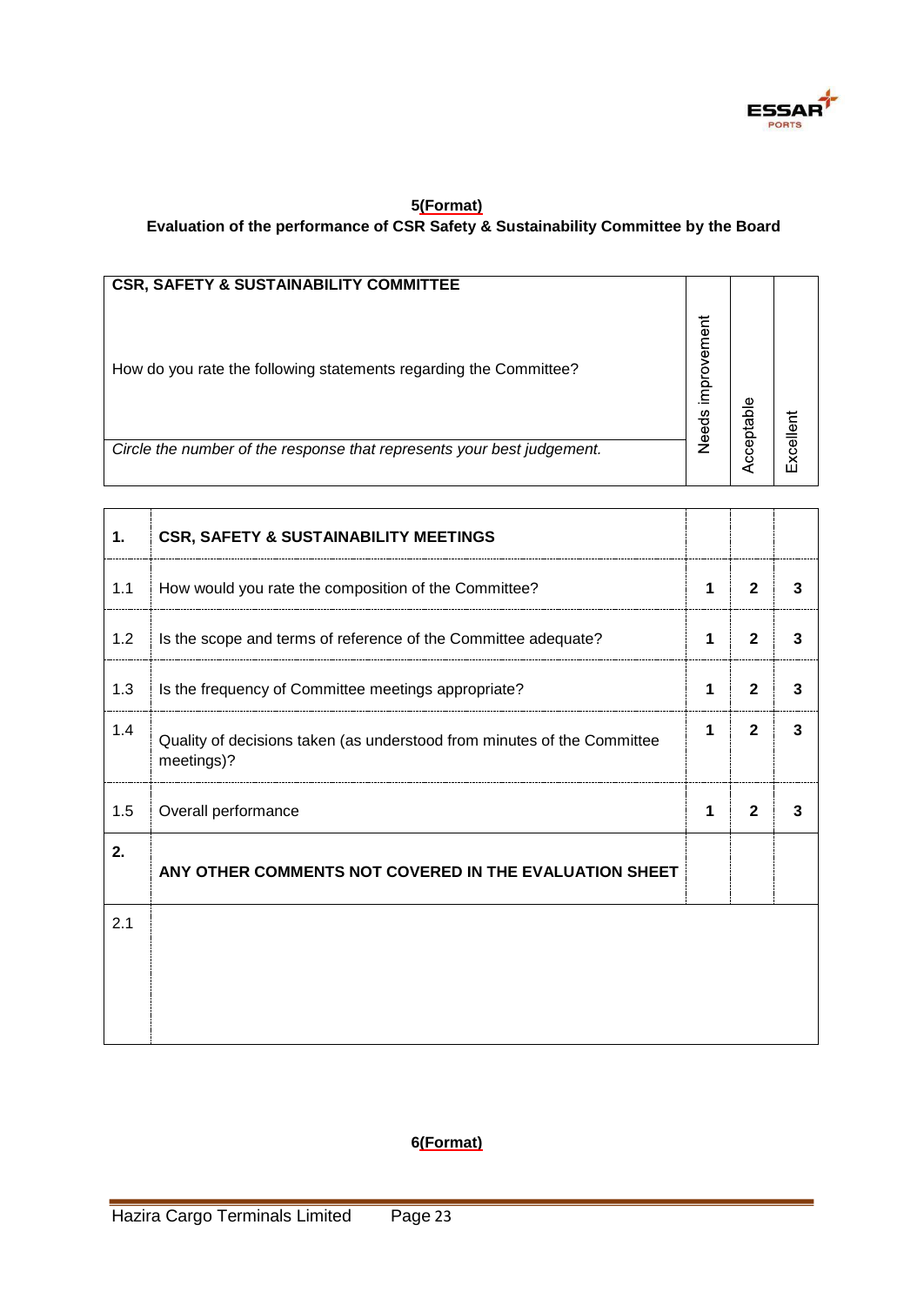

### **Evaluation of performance of the Chairman**

|                                                                                                                                            | <b>CHAIRMAN EVALUATION</b>                                                                                                 |                             |              |           |
|--------------------------------------------------------------------------------------------------------------------------------------------|----------------------------------------------------------------------------------------------------------------------------|-----------------------------|--------------|-----------|
| How do you rate the following statements regarding the Chairman?<br>Circle the number of the response that represents your best judgement. |                                                                                                                            | improvement<br><b>Needs</b> | Acceptable   | Excellent |
| 1.                                                                                                                                         | <b>BOARD PROCESS</b>                                                                                                       |                             |              |           |
| 1.1                                                                                                                                        | Does he ensure the Board meetings address key business issues and<br>meetings are run efficiently?                         | 1                           | $\mathbf{2}$ | 3         |
| 1.2                                                                                                                                        | Does he provide a proper forum for the Board to discuss and implement<br>the Company's strategy?                           | 1                           | $\mathbf{2}$ | 3         |
| 1.3                                                                                                                                        | Does he provide a proper forum to enable high standards of Corporate<br>Governance and internal controls to be maintained? | 1                           | 2            | 3         |
| 2.                                                                                                                                         | <b>STYLE OF CHAIRMANSHIP</b>                                                                                               |                             |              |           |
| 2.1                                                                                                                                        | How well does he provide effective leadership to the Board?                                                                | 1                           | $\mathbf{2}$ | 3         |
| 2.2                                                                                                                                        | Does he create a positive, team-orientated atmosphere among Board<br>members?                                              | 1                           | $\mathbf{2}$ | 3         |
| 2.3                                                                                                                                        | How effective is the separation of roles between the Chairman and the<br><b>Chief Executive?</b>                           | 1                           | $\mathbf{2}$ | 3         |
| 2.4                                                                                                                                        | Does he encourage all Board members to contribute to discussions in<br>the Board room?                                     | 1                           | $\mathbf{2}$ | 3         |
| 3.                                                                                                                                         | <b>KNOWLEDGE</b>                                                                                                           |                             |              |           |
| 3.1                                                                                                                                        | How good is the Chairman's understanding of the workings and issues<br>affecting the Company's business?                   | 1                           | $\mathbf{2}$ | 3         |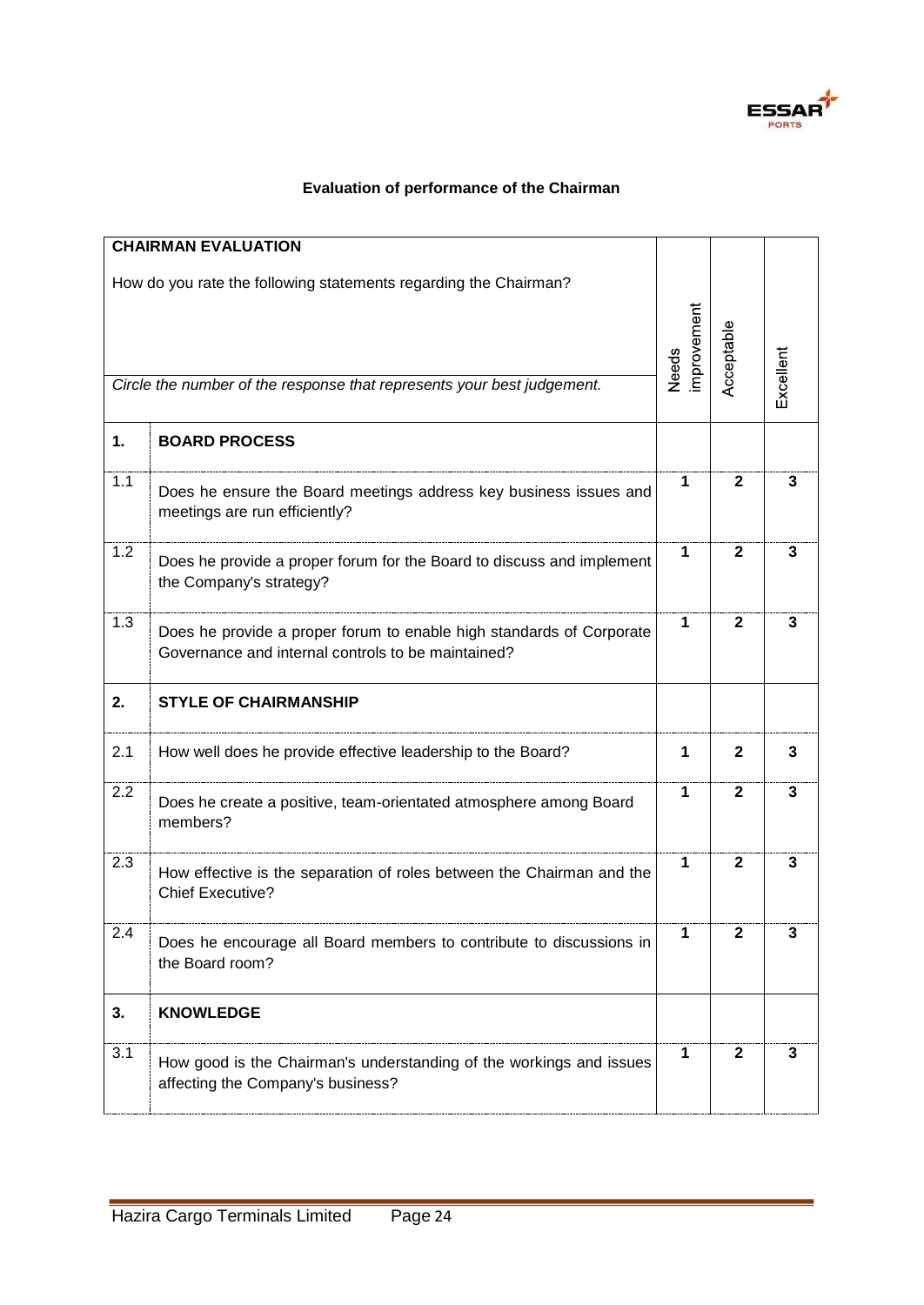

| 3.2 | How effective is the Chairman in understanding and interpreting financial<br>information?  |  |  |
|-----|--------------------------------------------------------------------------------------------|--|--|
| 3.3 | How good is the Chairman's understanding of the industry and the<br>Company's competitors? |  |  |
| 4.  | <b>SUGGESIONS, IF ANY</b>                                                                  |  |  |
|     |                                                                                            |  |  |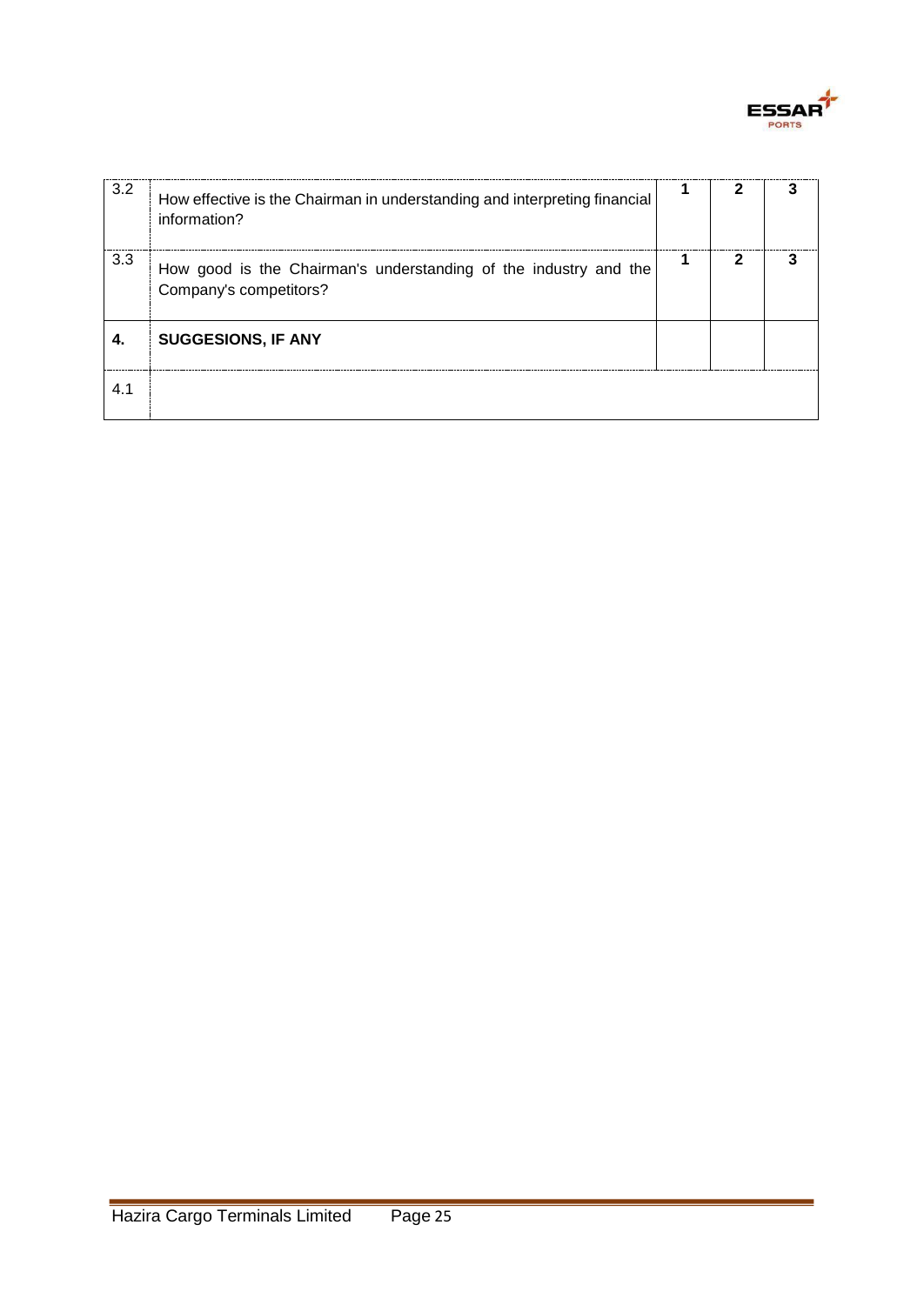

### **7(Format)**

### **Evaluation of Individual directors**

| <b>DIRECTORS EVALUATION</b>                                            |                      |           |               |
|------------------------------------------------------------------------|----------------------|-----------|---------------|
| How do you rate the following statements regarding the Directors?      | improvement<br>Needs | cceptable |               |
| Circle the number of the response that represents your best judgement. |                      |           | $\times$ cell |

| 1.  | <b>EVALUATION OF DIRECTORS</b>    |              |                |                |
|-----|-----------------------------------|--------------|----------------|----------------|
| 1.1 | Overall participation in meetings |              |                |                |
|     | Mr. P. K. Srivastava<br>$\circ$   | $\mathbf 1$  | $\overline{2}$ | 3              |
|     | Mr. Dilip J. Thakkar<br>$\circ$   | 1            | $\overline{2}$ | $\overline{3}$ |
|     | Mr. Deepak Kumar Varma<br>$\circ$ | 1            | $\overline{2}$ | 3              |
|     | Mr. T. S. Narayanasami<br>$\circ$ | $\mathbf{1}$ | $\mathbf{2}$   | $\mathbf{3}$   |
|     | Mr. N. C. Singhal<br>$\circ$      | 1            | $\overline{2}$ | 3              |
|     | Mr. Michael Pinto<br>$\circ$      | 1            | $\overline{2}$ | 3              |
|     | Dr. Jose Paul<br>$\circ$          | $\mathbf 1$  | $\mathbf{2}$   | 3              |
|     | Mr. Jesper Kjaedegaard<br>$\circ$ | 1            | $\overline{2}$ | 3              |
|     | Mr. Rajiv Agarwal<br>$\circ$      | 1            | $\overline{2}$ | $\overline{3}$ |
|     | Mr. K. K. Sinha<br>$\circ$        | 1            | $\overline{2}$ | 3              |
|     | Mr. A. S. Bali<br>$\circ$         | 1            | $\mathbf{2}$   | 3              |
|     |                                   |              |                |                |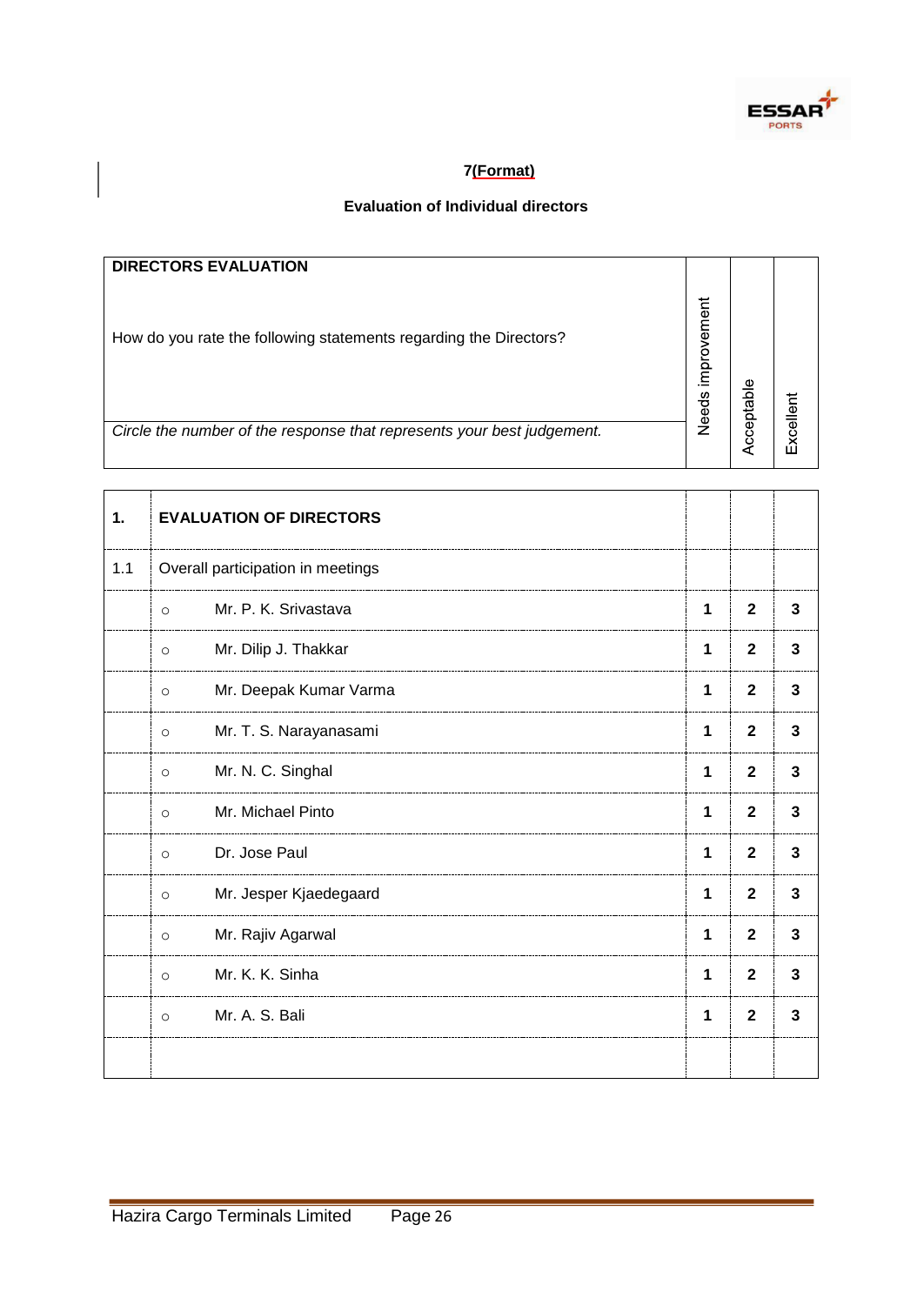

| 5.  | <b>OVERALL CONTRIBUTION</b>                                                     |              |                |              |
|-----|---------------------------------------------------------------------------------|--------------|----------------|--------------|
| 5.1 | How do you rate each Director's overall contribution and value to the<br>Board? |              |                |              |
|     | Mr. P. K. Srivastava<br>$\circ$                                                 |              | $\mathbf{2}$   | $\mathbf{3}$ |
|     | Mr. Dilip J. Thakkar<br>$\circ$                                                 | $\mathbf{1}$ | $\mathbf{2}$   | $\mathbf{3}$ |
|     | Mr. Deepak Kumar Varma<br>$\circ$                                               | $\mathbf{1}$ | $\mathbf{2}$   | $\mathbf{3}$ |
|     | Mr. T. S. Narayanasami<br>$\circ$                                               | $\mathbf{1}$ | $\mathbf{2}$   | 3            |
|     | Mr. N. C. Singhal<br>$\circ$                                                    | $\mathbf{1}$ | $\mathbf{2}$   | 3            |
|     | Mr. Michael Pinto<br>$\circ$                                                    | $\mathbf{1}$ | $\mathbf{2}$   | 3            |
|     | Dr. Jose Paul<br>$\circ$                                                        | $\mathbf{1}$ | $\overline{2}$ | $\mathbf{3}$ |
|     | Mr. Jesper Kjaedegaard<br>$\circ$                                               | $\mathbf{1}$ | $\mathbf{2}$   | 3            |
|     | Mr. Rajiv Agarwal<br>$\circ$                                                    | $\mathbf{1}$ | $\mathbf{2}$   | $\mathbf{3}$ |
|     | Mr. K. K. Sinha<br>$\circ$                                                      | $\mathbf{1}$ | $\mathbf{2}$   | 3            |
|     | Mr. A. S. Bali<br>$\circ$                                                       | $\mathbf{1}$ | $\overline{2}$ | $\mathbf{3}$ |
|     |                                                                                 | $\mathbf{1}$ | $\mathbf{2}$   | 3            |

**(Format) Evaluation report on Board performance**  [to be submitted by Company Secretary to the Chairman]

 $\overline{\phantom{a}}$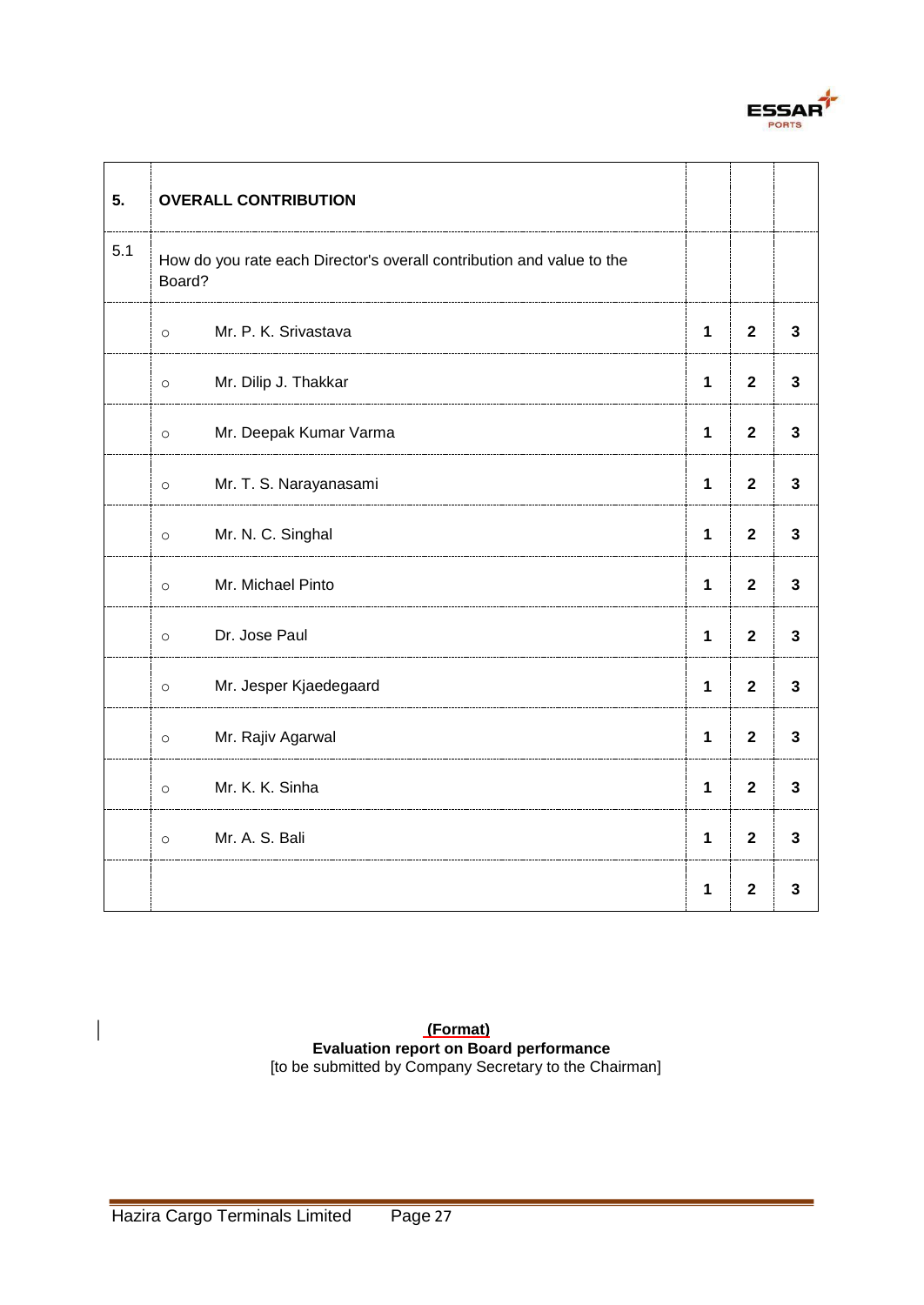

| 1.  | <b>BOARD COMPOSITION</b>                                                                                              |  |
|-----|-----------------------------------------------------------------------------------------------------------------------|--|
| 1.1 | In terms of skill and expertise, how well represented do you think the Board is in terms of<br>each of the following: |  |
|     | Port & Terminal Industry Expertise<br>$\circ$                                                                         |  |
|     | <b>Financial Expertise</b><br>$\circ$                                                                                 |  |
|     | International Expertise<br>$\circ$                                                                                    |  |
|     | Corporate Governance<br>$\circ$                                                                                       |  |
|     | <b>Acquisition Expertise</b><br>$\circ$                                                                               |  |
|     | <b>Overall Business Leadership</b><br>$\circ$                                                                         |  |
|     | Safety and Sustainability<br>$\circ$                                                                                  |  |
| 1.2 | How would you rate relations between executive and non-executive directors?                                           |  |
| 2.  | <b>BOARD PROCESS</b>                                                                                                  |  |
| 2.1 | How would you rate each of the following in relation to the way in which we conduct and<br>manage our Board meetings? |  |
|     | Effectiveness of decision-making<br>$\circ$                                                                           |  |
|     | Important issues are properly discussed<br>$\circ$                                                                    |  |
|     | Timely circulation of Board papers<br>$\circ$                                                                         |  |
|     | Quality of the Board papers and presentations by management<br>$\circ$                                                |  |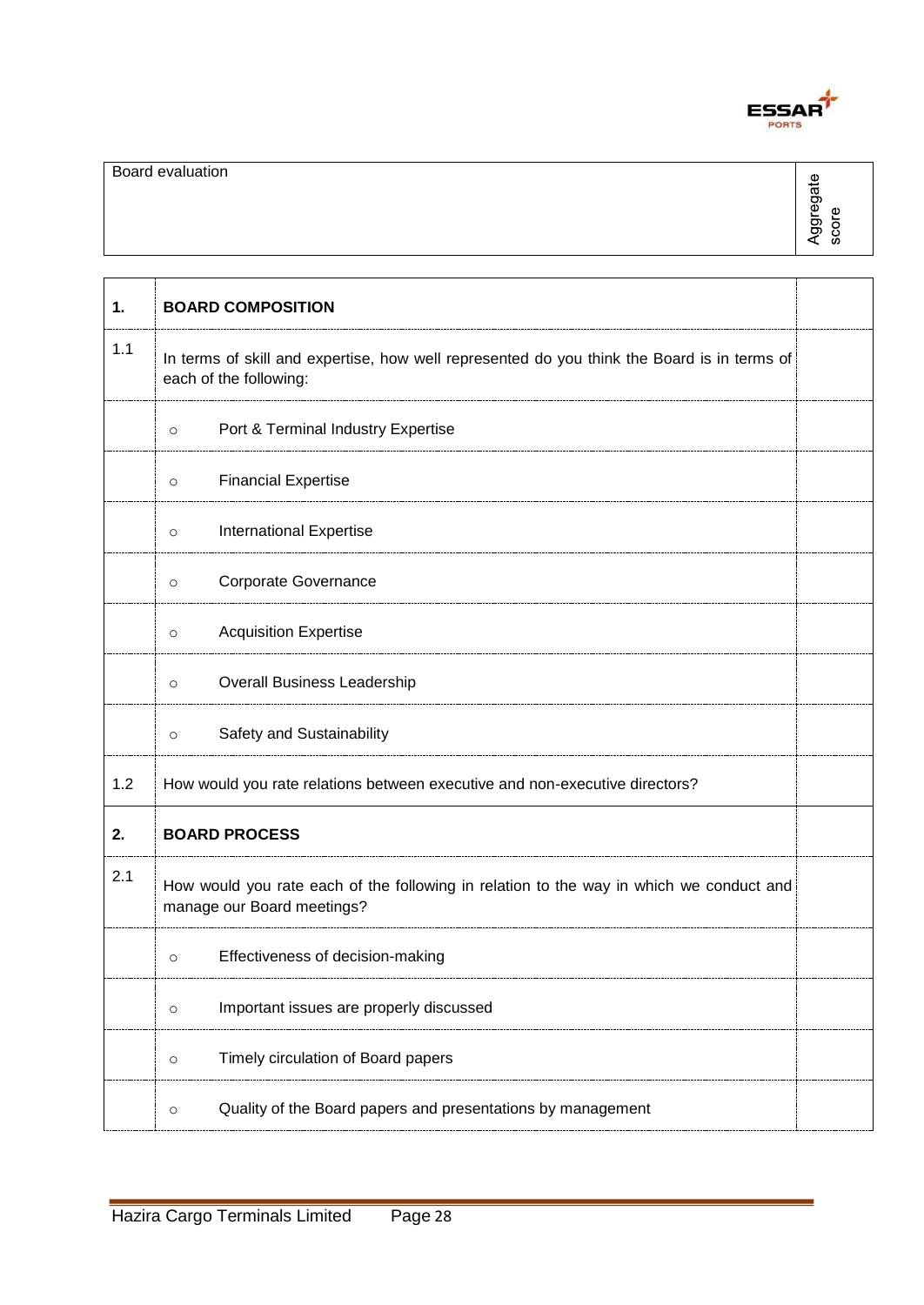

|     | Participation by non-executive directors<br>$\circ$                                                                                                            |  |
|-----|----------------------------------------------------------------------------------------------------------------------------------------------------------------|--|
|     | Report on Action taken on Board decisions<br>$\circ$                                                                                                           |  |
| 2.2 | Is the frequency of Board meetings appropriate?                                                                                                                |  |
| 2.3 | Is the length of Board meetings appropriate?                                                                                                                   |  |
| 2.4 | Quality content and timeliness of preparation of minutes of meetings                                                                                           |  |
| 3.  | <b>INFORMATION</b>                                                                                                                                             |  |
| 3.1 | How would you rate the level of access to management enjoyed by Board through its various<br>committees?                                                       |  |
| 3.2 | How does the Board rate the level of general / financial information provided (including<br>performance reports, budgets, forecasts and financial statements)? |  |
| 3.3 | Do you consider that in 2014-15, the Company has kept you sufficiently up to date with<br>developments that affect your responsibilities as a director?        |  |
| 3.4 | Have you attended any internal or external training or development courses?                                                                                    |  |
| 3.5 | How well informed are you about the major competitors?                                                                                                         |  |
| 4.  | <b>STRATEGY / KPIs / RISK MANAGEMENT</b>                                                                                                                       |  |
| 4.1 | How effective is the Board at discussing issues related to the Company's strategy and its<br>long-term competitiveness?                                        |  |
| 5.2 | How effective is the Board at regularly reviewing business and financial risk factors?                                                                         |  |
| 5.3 | How effective has the Board been at ensuring that the Company's risk management systems<br>and procedures are reviewed and updated regularly?                  |  |
| 5.  | <b>BOARD COMMITTEES</b>                                                                                                                                        |  |
| 5.1 | How would you describe the performance of the Board Committees in discharging their duties<br>for Committees?                                                  |  |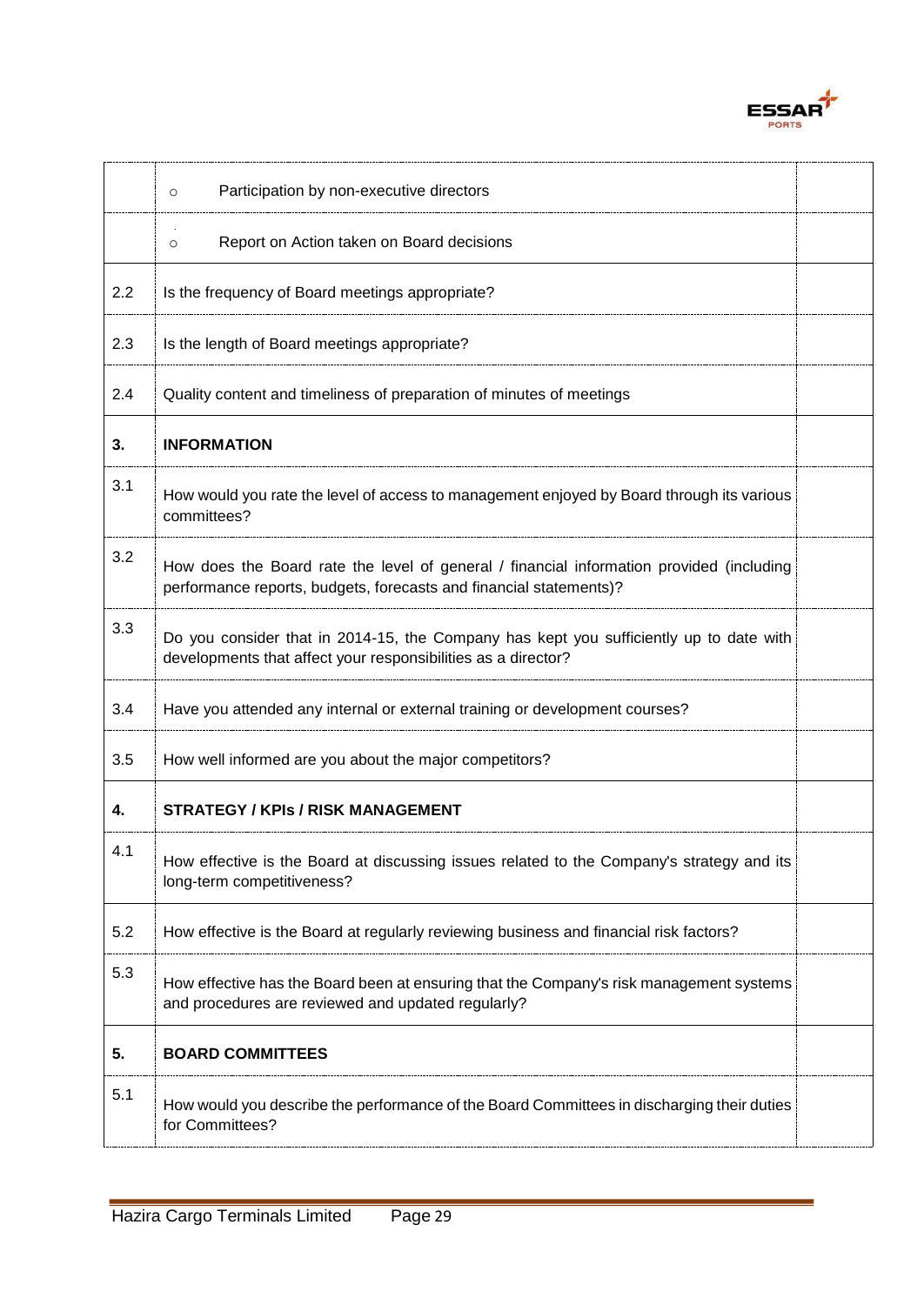

| 5.1.1 | Performance of Audit & Risk Management Committee       |  |
|-------|--------------------------------------------------------|--|
| 5.1.2 | Performance of Nomination & Remuneration Committee     |  |
| 5.1.3 | Performance of Investors' Relations Committee          |  |
| 5.1.4 | Performance of CSR Safety & Sustainability Committee   |  |
| 7.    | ANY OTHER COMMENTS NOT COVERED IN THE EVALUATION SHEET |  |
|       |                                                        |  |

#### **Annexure 9(Format) Report of evaluation of individual directors**

| <b>Directors</b> |                        | All values in percentage to the maximum<br>possible score / attendance |                                      |                                  |
|------------------|------------------------|------------------------------------------------------------------------|--------------------------------------|----------------------------------|
|                  |                        | <b>Overall</b><br>performance in<br>meetings                           | <b>Contributions</b><br>to the Board | <b>Attendance</b><br>at meetings |
| $\circ$          | Mr. P. K. Srivastava   |                                                                        |                                      |                                  |
| $\circ$          | Mr. Dilip J. Thakkar   |                                                                        |                                      |                                  |
| $\circ$          | Mr. Deepak Kumar Varma |                                                                        |                                      |                                  |
| $\circ$          | Mr. T. S. Narayanasami |                                                                        |                                      |                                  |
| $\circ$          | Mr. N. C. Singhal      |                                                                        |                                      |                                  |
| $\circ$          | Mr. Michael Pinto      |                                                                        |                                      |                                  |
| $\Omega$         | Dr. Jose Paul          |                                                                        |                                      |                                  |

 $\begin{array}{c} \rule{0pt}{2ex} \rule{0pt}{2ex} \rule{0pt}{2ex} \rule{0pt}{2ex} \rule{0pt}{2ex} \rule{0pt}{2ex} \rule{0pt}{2ex} \rule{0pt}{2ex} \rule{0pt}{2ex} \rule{0pt}{2ex} \rule{0pt}{2ex} \rule{0pt}{2ex} \rule{0pt}{2ex} \rule{0pt}{2ex} \rule{0pt}{2ex} \rule{0pt}{2ex} \rule{0pt}{2ex} \rule{0pt}{2ex} \rule{0pt}{2ex} \rule{0pt}{2ex} \rule{0pt}{2ex} \rule{0pt}{2ex} \rule{0pt}{2ex} \rule{0pt}{$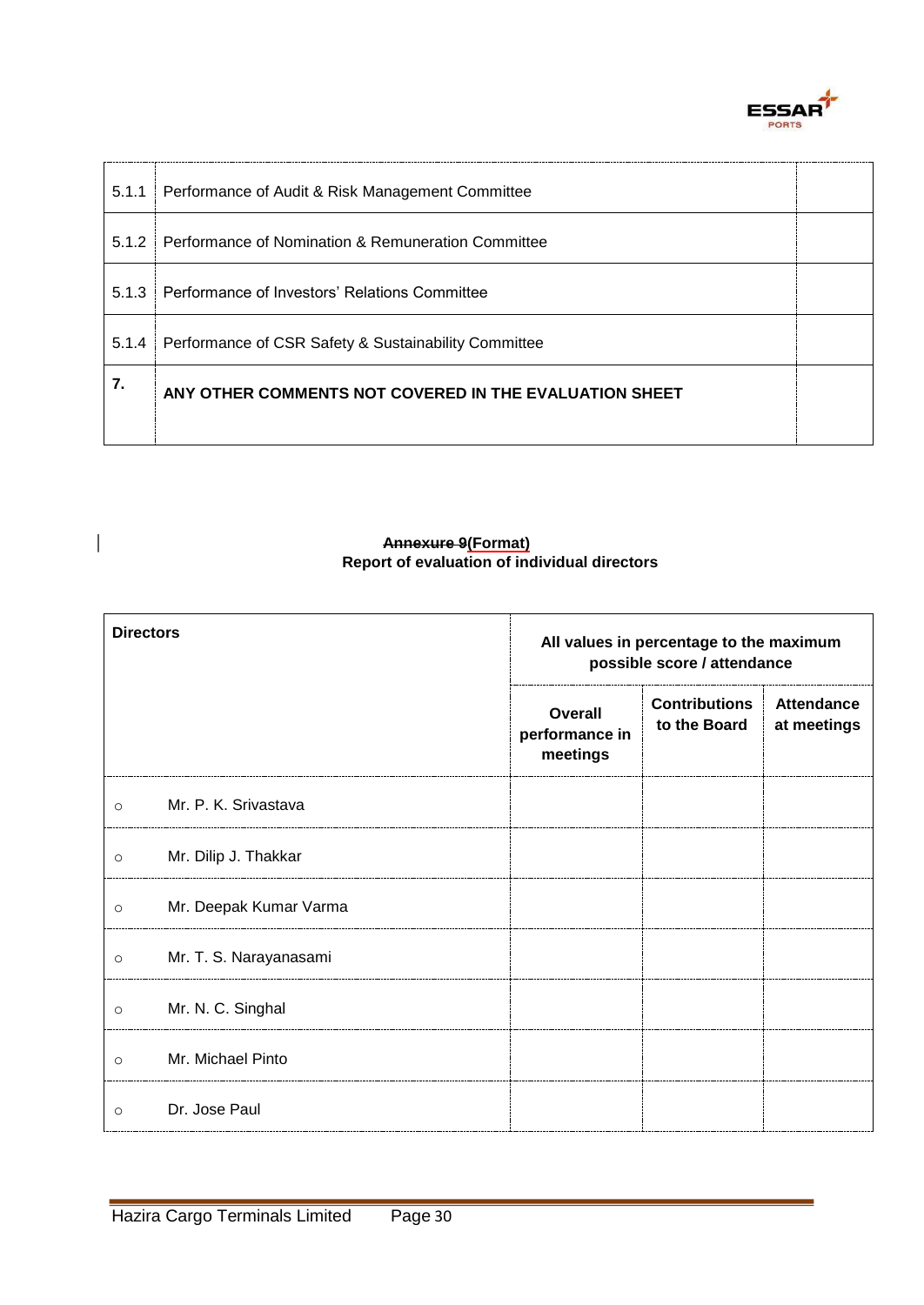

| $\circ$ | Mr. Jesper Kjaedegaard |                      |  |
|---------|------------------------|----------------------|--|
| $\circ$ | Mr. Rajiv Agarwal      | ---------------      |  |
| $\circ$ | Mr. K. K. Sinha        | -------------------- |  |
| $\circ$ | Mr. A. S. Bali         |                      |  |
|         |                        |                      |  |

### **Report to be given by Company Secretary to Chairman for evaluation of individual directors**

[Attendance during meetings held in FY 2014-15 to be forwarded by the Company Secretary]

| SI.<br>No. |                        | <b>EVALUATION OF DIRECTORS (attendance at meetings)</b> | Eligibility | <b>Attendance</b> | Percentage<br>attendance |
|------------|------------------------|---------------------------------------------------------|-------------|-------------------|--------------------------|
| 1          |                        | Mr. P. K. Srivastava                                    |             |                   |                          |
| 1.1        | $\circ$                | Board                                                   |             |                   |                          |
| 1.2        | $\circ$                | <b>CSR &amp; Sustainability Committee</b>               |             |                   |                          |
| 1.3        | $\circ$                | Nomination & Remuneration Committee                     |             |                   |                          |
| 1.4        | $\circ$                | <b>Operations Review Committee</b>                      |             |                   |                          |
| 2          |                        | Mr. Dilip Thakkar                                       |             |                   |                          |
| 2.1        | $\circ$                | <b>Board</b>                                            |             |                   |                          |
| 2.2        | $\Omega$               | Nomination & Remuneration Committee                     |             |                   |                          |
| 2.3        | $\circ$                | Independent Directors meeting                           |             |                   |                          |
| 3          | Mr. Deepak Kumar Varma |                                                         |             |                   |                          |
| 3.1        | $\circ$                | <b>Board</b>                                            |             |                   |                          |
| 3.2        | $\circ$                | <b>Audit Committee</b>                                  |             |                   |                          |
| 3.3        | $\circ$                | Nomination & Remuneration Committee                     |             |                   |                          |
| 3.4        | $\circ$                | <b>Stakeholders Relationship Committee</b>              |             |                   |                          |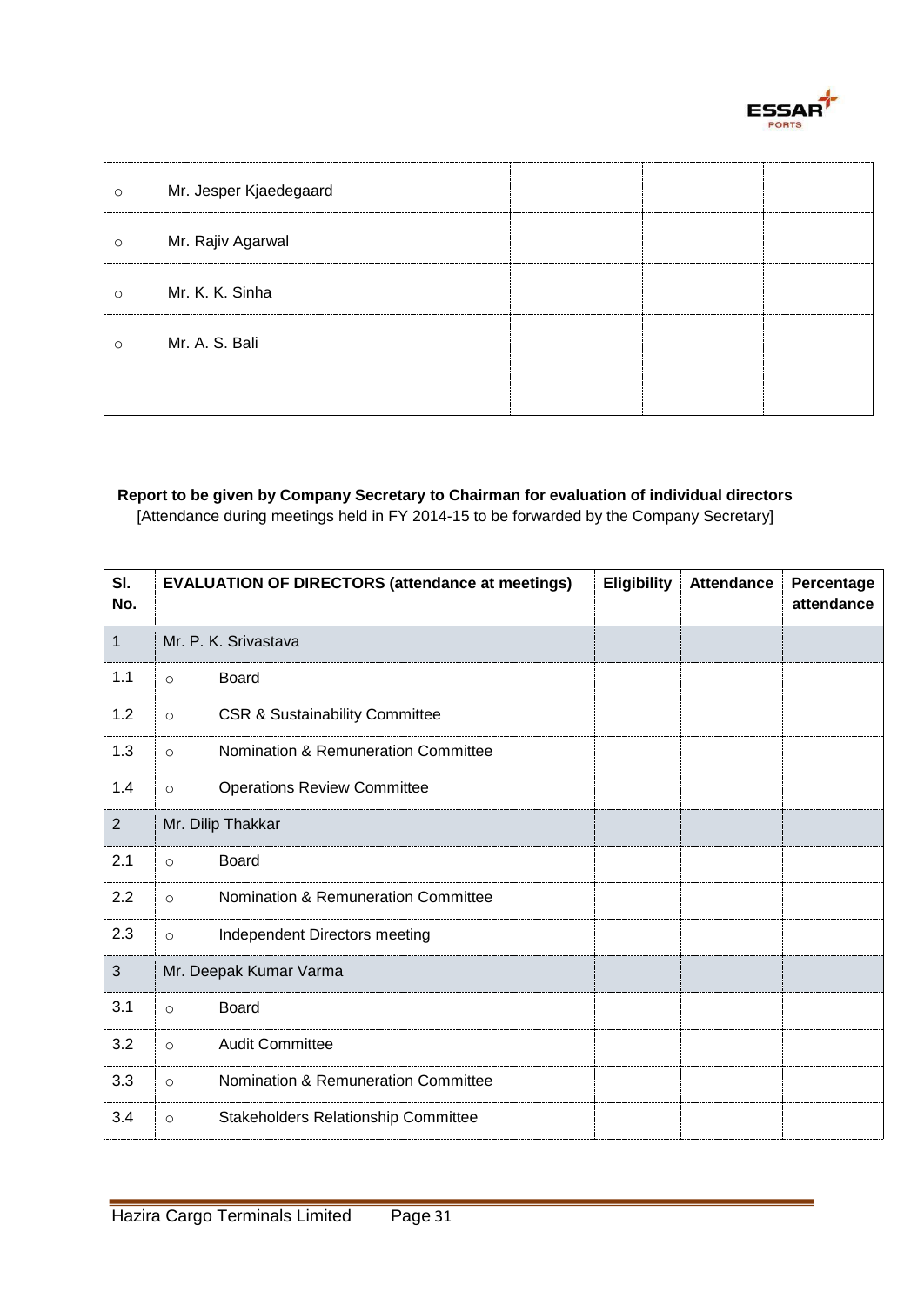

| 3.5 | $\circ$  | <b>Operations Review Committee</b>        |  |  |
|-----|----------|-------------------------------------------|--|--|
| 3.6 | $\circ$  | Independent Directors meeting             |  |  |
| 4   |          | Mr. T. S. Narayanasami                    |  |  |
| 4.1 | $\Omega$ | Board                                     |  |  |
| 4.2 | $\circ$  | <b>Audit Committee</b>                    |  |  |
| 4.3 | $\circ$  | Independent Directors meeting             |  |  |
| 5   |          | Mr. N. C. Singhal                         |  |  |
| 5.1 | $\circ$  | Board                                     |  |  |
| 5.2 | $\circ$  | <b>CSR &amp; Sustainability Committee</b> |  |  |
| 5.3 | $\circ$  | <b>Operations Review Committee</b>        |  |  |
| 5.4 | $\circ$  | Independent Directors meeting             |  |  |

| 6              | Mr. Michael Pinto                              |  |  |
|----------------|------------------------------------------------|--|--|
| 6.1            | <b>Board</b><br>$\circ$                        |  |  |
| 6.2            | <b>Audit Committee</b><br>$\circ$              |  |  |
| 6.3            | Nomination & Remuneration Committee<br>$\circ$ |  |  |
| 6.4            | <b>Operations Review Committee</b><br>$\circ$  |  |  |
| 6.5            | Independent Directors meeting<br>$\circ$       |  |  |
| $\overline{7}$ | Dr. Jose Paul                                  |  |  |
| 7.1            | <b>Board</b><br>$\circ$                        |  |  |
| 7.2            | <b>Audit Committee</b><br>$\circ$              |  |  |
| 7.3            | Stakeholders Relationship Committee<br>$\circ$ |  |  |
| 7.4            | <b>Operations Review Committee</b><br>$\circ$  |  |  |
| 7.5            | Independent Directors meeting<br>$\circ$       |  |  |
| 8              | Mr. Jesper Kjaedegaard                         |  |  |
| 8.1            | Board<br>$\circ$                               |  |  |
| 8.2            | Independent Directors meeting<br>$\circ$       |  |  |